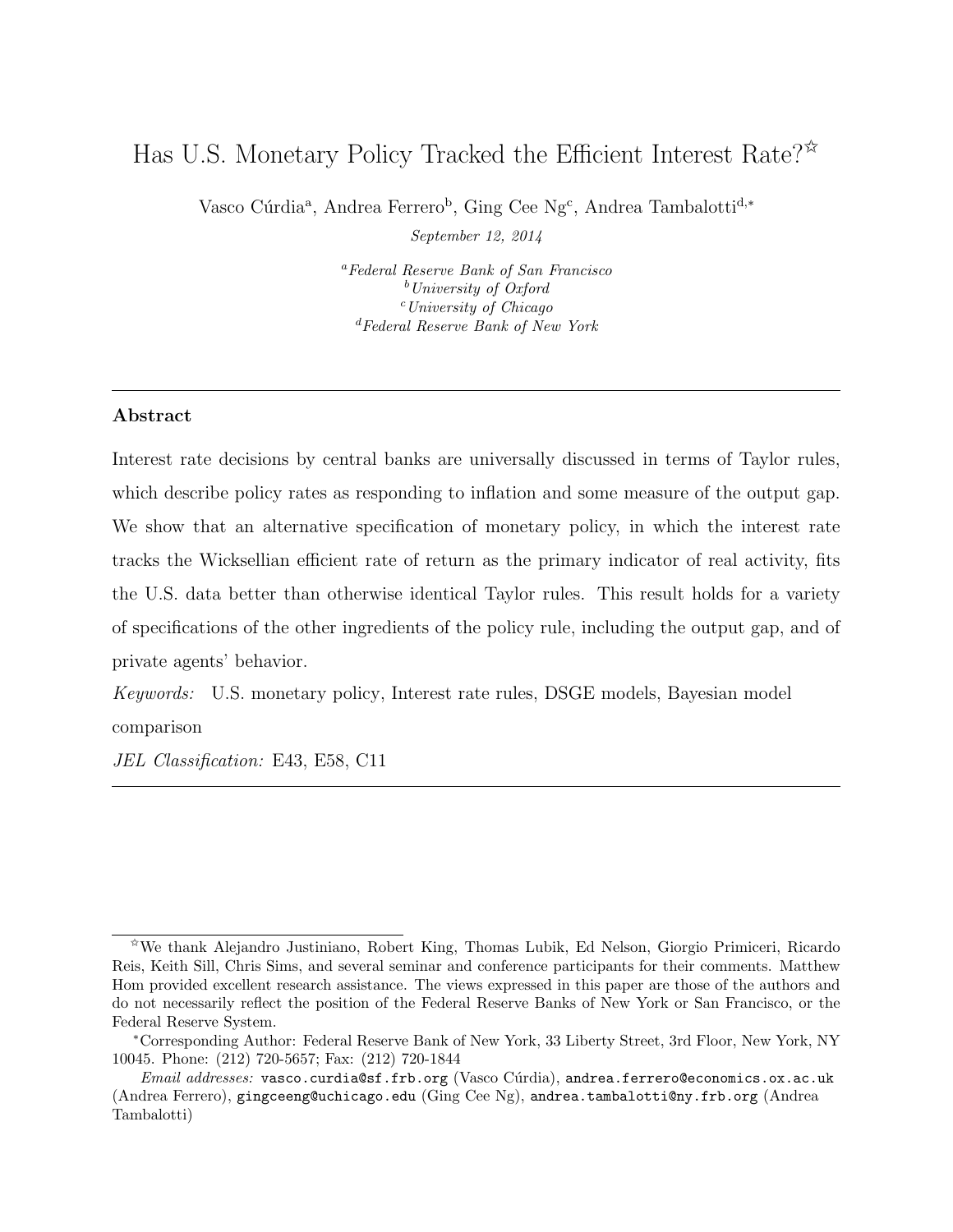# 1. Introduction

Interest rate rules are the tool of choice for economists and practitioners when describing the conduct of monetary policy. Following [Taylor](#page-22-0) [\(1993\)](#page-22-0), these rules usually model the shortterm interest rate as reacting to deviations of inflation from a target, and of output from some measure of "potential." A very large literature has shown that these two arguments, usually coupled with some inertia in the policy rate, provide an accurate description of the observed evolution of the Federal Funds rate in the United States over the last several decades (e.g., [Clarida et al.,](#page-20-0) [2000;](#page-20-0) [Coibion and Gorodnichenko,](#page-20-1) [2011\)](#page-20-1).

This paper proposes an alternative characterization of the factors influencing this evolution. Its main finding is that policy rules in which the interest rate is set to track a measure of the efficient real rate—the real interest rate that would prevail if the economy were perfectly competitive—fit the data better than rules in which the output gap is the primary measure of real economic activity. We refer to the former as W rules, from [Wicksell](#page-22-1) [\(1898\)](#page-22-1), who famously cast the problem of monetary policy as an attempt to track a "neutral" interest rate solely determined by real factors.<sup>[1](#page-1-0)</sup>

To the best of our knowledge, this paper is the first to demonstrate the empirical plau-sibility of interest rate rules that respond to the efficient real rate.<sup>[2](#page-1-1)</sup> Although these rules have not been previously examined in the empirical literature, the idea that a neutral, or "equilibrium," interest rate might represent a useful reference point for monetary policy was familiar to Federal Reserve policymakers well before [Woodford](#page-22-2) [\(2003\)](#page-22-2) revitalized its Wick-sellian roots.<sup>[3](#page-1-2)</sup> For example, in his Humphrey Hawkins testimony to Congress in May 1993, Federal Reserve Chairman Alan Greenspan stated that

<span id="page-1-0"></span><sup>&</sup>lt;sup>1</sup>We do not call these rules Wicksellian because [Woodford](#page-22-2) [\(2003\)](#page-22-2) and [Giannoni](#page-21-0) [\(2014\)](#page-21-0) already use this term to refer to interest rate rules that respond to the price level, rather than to inflation.

<span id="page-1-1"></span><sup>&</sup>lt;sup>2</sup>[Neiss and Nelson](#page-21-1) [\(2003\)](#page-21-1) is an early attempt to evaluate the properties of the efficient real rate in a calibrated DSGE model. [Trehan and Wu](#page-22-3) [\(2007\)](#page-22-3) discuss the biases in the reduced-form estimation of policy rules with a constant intercept, when in fact the central bank responds to a time-varying equilibrium real rate, but they do not estimate this response.

<span id="page-1-2"></span><sup>&</sup>lt;sup>3</sup>[King and Wolman](#page-21-2) [\(1999\)](#page-21-2) first showed that, in a New Keynesian model, it is optimal for the interest rate to track its efficient counterpart.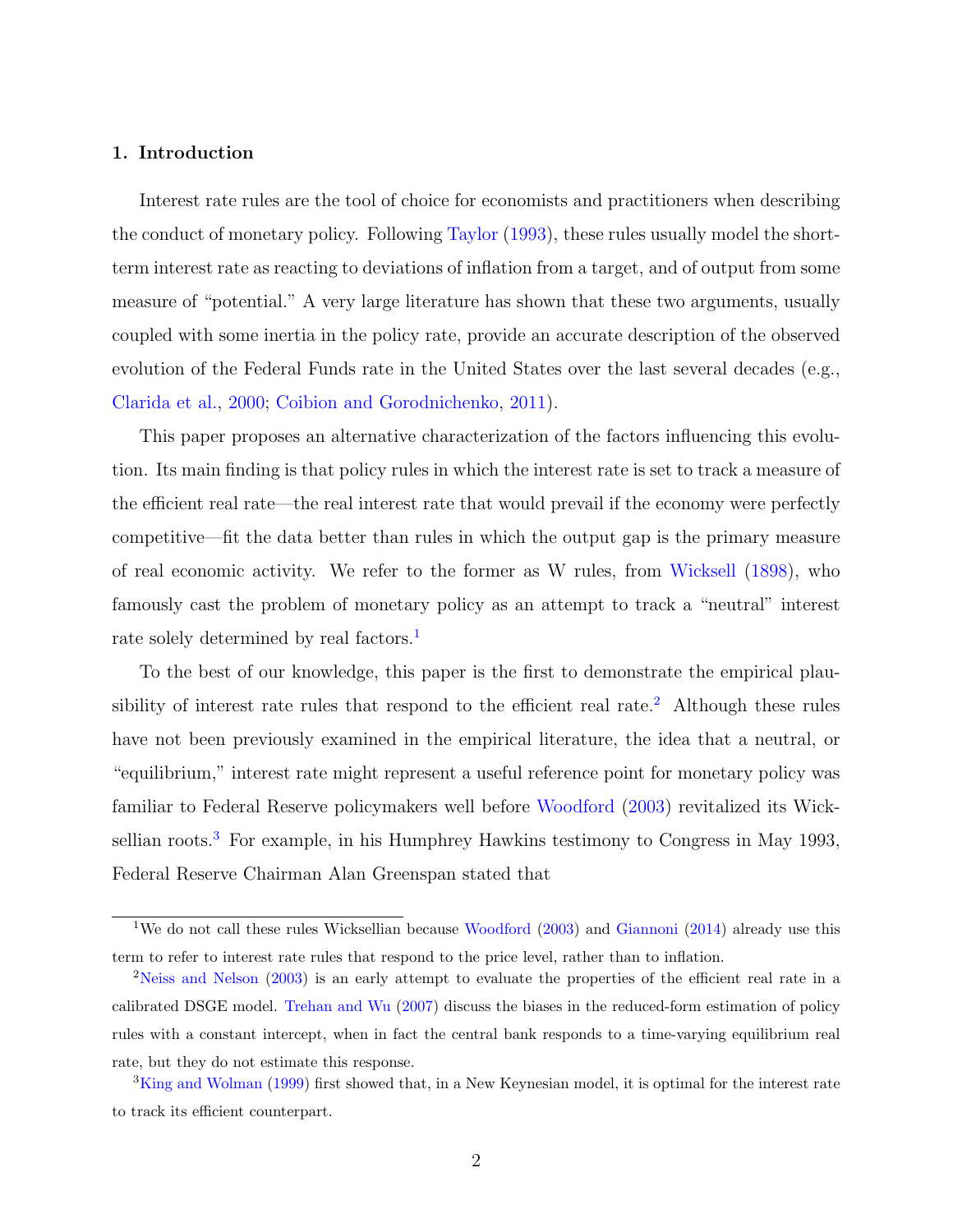"...In assessing real rates, the central issue is their relationship to an equilibrium interest rate, specifically, the real rate level that, if maintained, would keep the economy at its production potential over time. Rates persisting above that level, history tells us, tend to be associated with slack, disinflation, and economic stagnation—below that level with eventual resource bottlenecks and rising inflation, which ultimately engenders economic contraction. Maintaining the real rate around its equilibrium level should have a stabilizing effect on the economy, directing production toward its long-term potential."[4](#page-2-0)

Evaluating to what extent this type of reasoning had a measurable impact on the observed evolution of policy rates in the U.S. requires a structural model, since the equilibrium real rate is a counterfactual object. We compute this counterfactual in two variants of the standard New Keynesian DSGE model with monopolistic competition and sticky prices, estimated on data for the Federal Funds rate (FFR), inflation and GDP growth, as in the empirical literature on Taylor rules. Within this framework, we define production potential as the efficient level of aggregate output  $y_t^e$ , as in [Justiniano et al.](#page-21-3) [\(2013\)](#page-21-3) for instance, so that the equilibrium real rate that "would keep the economy at its production potential" is the efficient rate of return  $r_t^e$ . This interest rate is efficient because it is the one that would prevail if markets were perfectly competitive, rather than distorted by monopoly power and price dispersion.

Our exploration of the fit of W rules starts from a very simple specification, in which the FFR closes the gap with  $r_t^e$  over time, and responds to inflation, as in

$$
i_t = \rho i_{t-1} + (1 - \rho) (r_t^e + \phi_\pi \pi_t) + \varepsilon_t^i.
$$
 (1)

The empirical performance of this baseline W rule is then compared to that of a more

<span id="page-2-0"></span><sup>&</sup>lt;sup>4</sup>Quantitative measures of this equilibrium interest rate are a regular input in the monetary policy debate at the Federal Reserve. A chart with a range of estimates of this rate is included in most published Bluebooks at least since May 2001. According to [McCallum and Nelson](#page-21-4) [\(2011\)](#page-21-4), this construct emerged in the early 1990s at the Federal Reserve as a gauge of the monetary policy stance following a shift of emphasis away from monetary aggregates, due to the difficulty of estimating a non-inflationary growth rate of money in the midst of financial innovation. See also [Amato](#page-20-2) [\(2005\)](#page-20-2).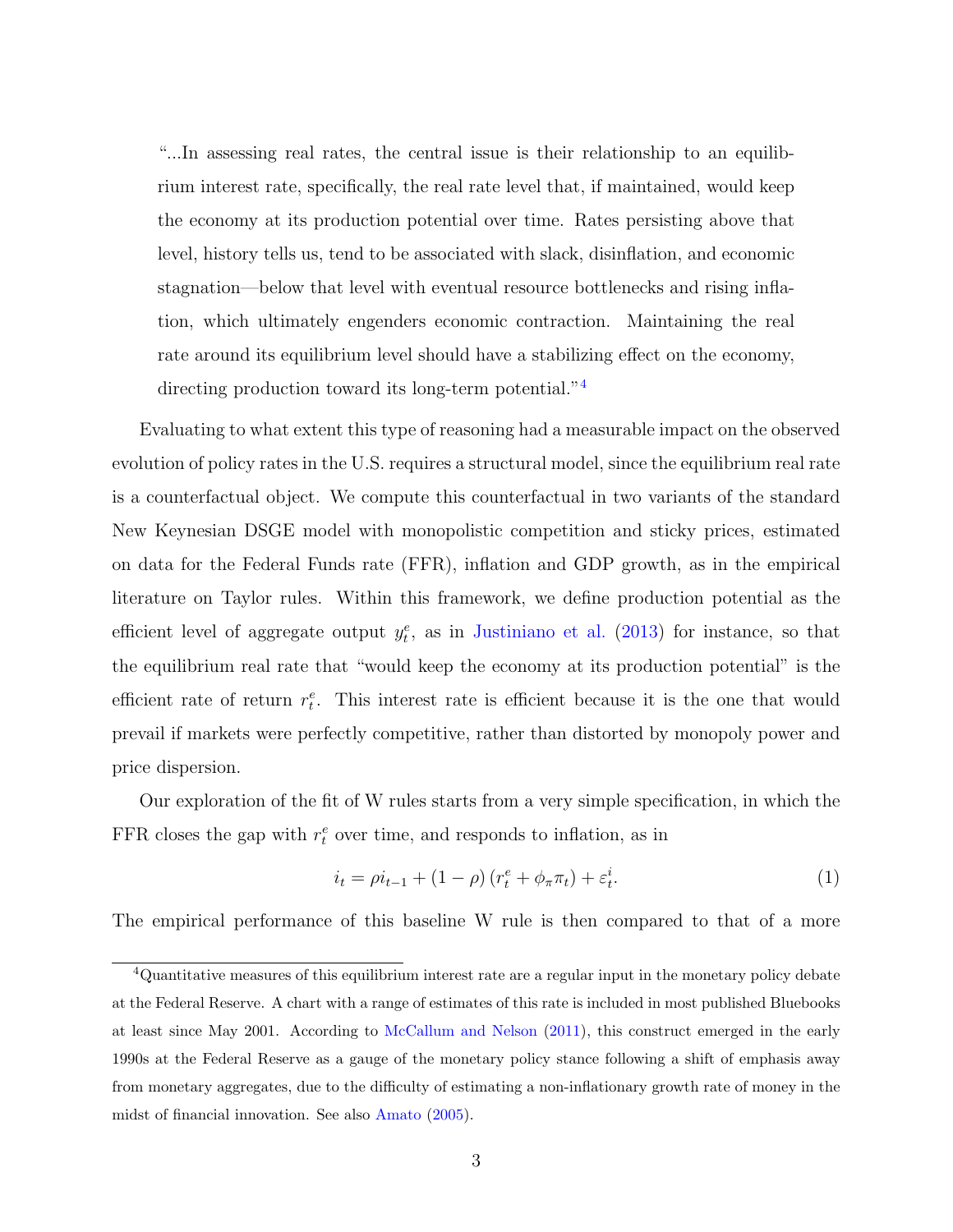traditional T rule, based on [Taylor](#page-22-0) [\(1993\)](#page-22-0), in which economic slack is measured by the output gap. Under the T specification, the model's ability to fit the data deteriorates significantly. This surprising finding is robust to several variations in the ingredients of the policy rule, including the measurement of the output gap and the presence of a time-varying inflation target, as well as to the specification of the rest of the DSGE model.

Methodologically, the analysis follows a full-information, Bayesian empirical strategy. Each of the policy rules is coupled with the private sector's tastes and technology, resulting in a set of econometric models, one for each policy specification. These models are then estimated, so that their fit can be compared using marginal data densities. This criterion measures each model's overall ability to fit the data, rather than that of the policy equation alone, relative to a reference model, which in our case is the one associated with the W rule. This is the only formal approach to evaluating fit in the general equilibrium context needed to compute the counterfactual efficient real rate. However, our main findings based on marginal data densities are also corroborated by some more informal indicators of how well different policy rules account for the evolution of the FFR, and of the extent to which the resulting model is more or less sensible.

Aside from pointing to W rules as a promising tool to describe interest rate setting in practice, our results also suggest that this often neglected component of structural models can have a significant impact on their fit. The gap in marginal likelihoods between the best and worst fitting rules considered in this study can be as high as fifty log-points. As a reference, these differences in fit are of a similar order of magnitude as those between structural models estimated with or without stochastic volatility (e.g., Cúrdia et al.,  $2014$ ). This evidence therefore underscores the importance for DSGE researchers of paying close attention to the specification of monetary policy.

The rest of the paper proceeds as follows. Section [2](#page-4-0) presents our baseline model of private sector behavior, defines its efficient equilibrium and the associated levels of output and of the real interest rate, and introduces the baseline W and T rules. Section [3](#page-8-0) discusses the methodology for the estimation and comparison of the models. Section [4](#page-10-0) presents results for the baseline policy rules, making the case for the empirical superiority of the W rule.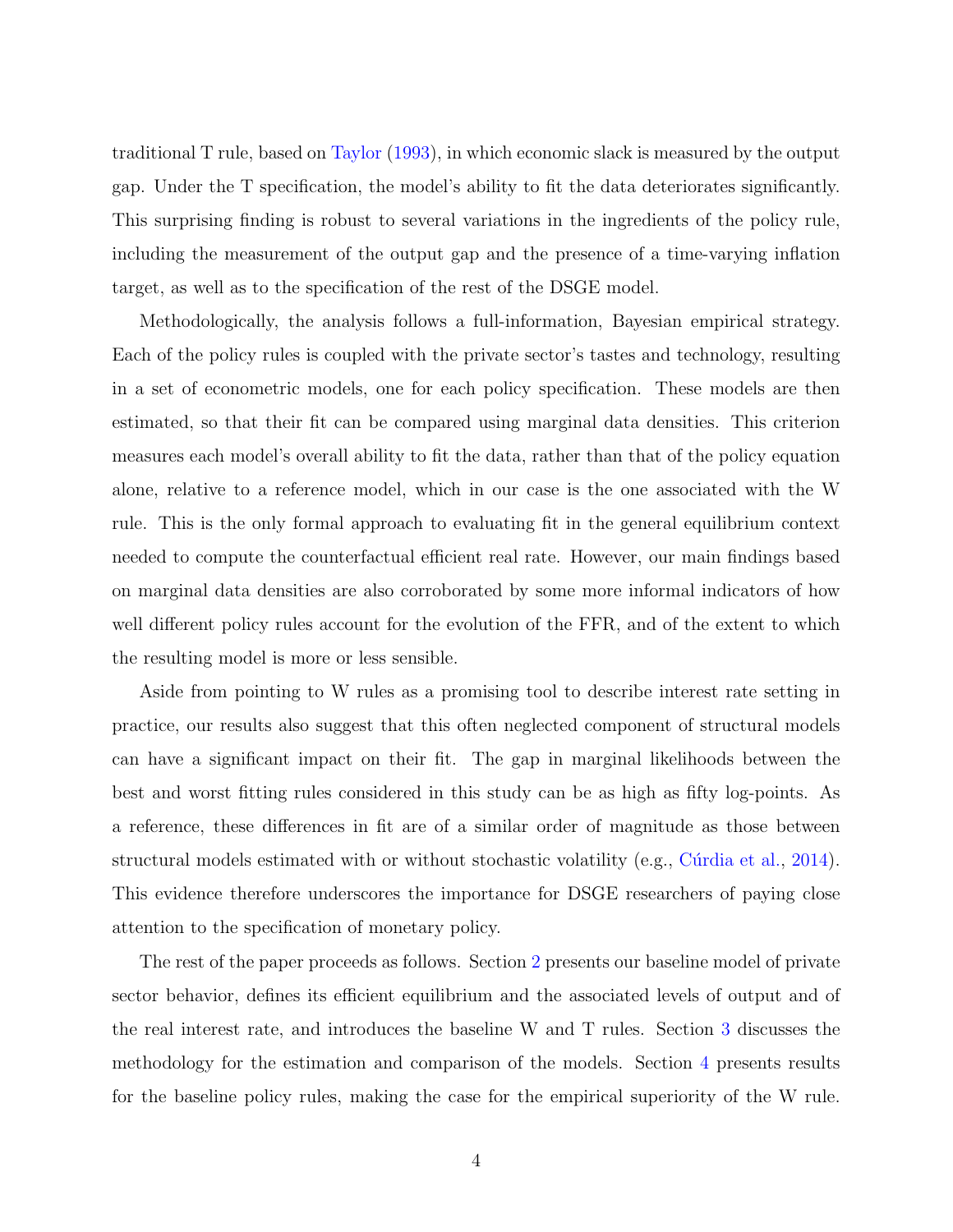Section [5](#page-14-0) explores the robustness of this conclusion to alternative specifications of the policy rules, and of the private sector's tastes and technology. Section [6](#page-18-0) concludes. The online appendix contains a larger set of robustness results, along with a more detailed description of the baseline model and other supporting material.

#### <span id="page-4-0"></span>2. A Simple Model of the Monetary Transmission Mechanism

This section outlines the log-linear approximation of the simple New-Keynesian model we bring to the data. The model describes the behavior of households and firms, with an interest rate feedback rule capturing the response of monetary policy to economic developments. Different specifications of this reaction function, coupled with the same tastes and technology for the private sector, give rise to different empirical models. Details on the microfoundations are in the online appendix.

An intertemporal Euler equation and a Phillips curve summarize the behavior of the private sector. Optimal consumption and saving decisions produce the Euler equation

<span id="page-4-1"></span>
$$
\tilde{x}_t = E_t \tilde{x}_{t+1} - \varphi_{\gamma}^{-1} (i_t - E_t \pi_{t+1} - r_t^e), \qquad (2)
$$

which states that current real activity, measured by the variable  $\tilde{x}_t \equiv (x_t^e - \eta_\gamma x_{t-1}^e)$  $\beta\eta_{\gamma}E_t(x_{t+1}^e - \eta_{\gamma}x_t^e)$ , depends on future expected real activity and on the gap between the ex-ante real interest rate,  $i_t - E_t \pi_{t+1}$ , and its efficient level  $r_t^e$ . Here,  $i_t$  is the nominal interest rate,  $\pi_t$  is inflation, and  $x_t^e \equiv y_t - y_t^e$  is the efficient output gap, i.e. the log-deviation of output,  $y_t$  from its efficient level  $y_t^e$ .

The optimal pricing decisions of firms produce the Phillips curve

<span id="page-4-2"></span>
$$
\tilde{\pi}_t = \xi \left( \omega x_t^e + \varphi_\gamma \tilde{x}_t \right) + \beta E_t \tilde{\pi}_{t+1} + u_t,\tag{3}
$$

relating a measure of current inflation,  $\tilde{\pi}_t \equiv \pi_t - \zeta \pi_{t-1}$ , to expected future inflation, real activity and an  $AR(1)$  cost-push shock  $u_t$ , generated by exogenous fluctuations in desired markups.

These two equations augment the purely forward-looking textbook version of the New Keynesian model with two sources of inertia, which improve its ability to fit the data. On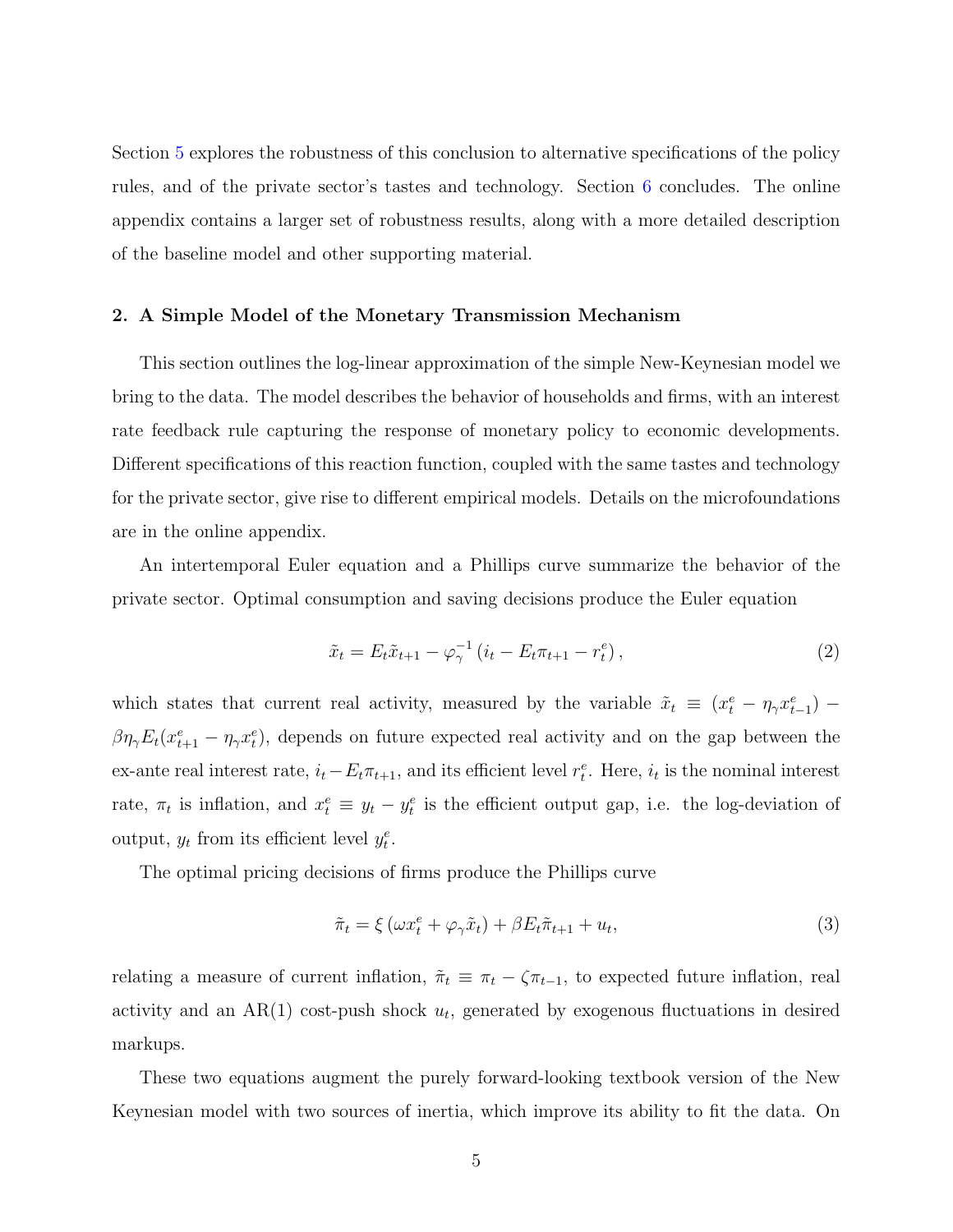the demand side, utility features internal habits in consumption, parametrized by  $\eta_{\gamma}$ . On the supply side, the prices that are not re-optimized in each period increase automatically with past inflation, by a proportion  $\zeta$ .

This model of private sector behavior is more stylized than in the workhorse empirical DSGE framework of [Christiano et al.](#page-20-4) [\(2005\)](#page-20-4) and [Smets and Wouters](#page-22-4) [\(2007\)](#page-22-4). In particular, it abstracts from capital accumulation and the attending frictions (endogenous utilization and investment adjustment costs) and from non-competitive features in the labor market (monopolistic competition and sticky wages). Nevertheless, it provides a reasonable description of the data on GDP, inflation and the interest rate—the series that are typically considered in the estimation of interest rate rules. Another advantage of working with a stripped-down baseline specification is that it made it possible to explore the robustness of the paper's main finding across a very large number of interest rate rules, without having to worry about computational constraints. Nevertheless, section [5.3](#page-17-0) shows that W rules also outperform T rules in a medium-scale model.

# <span id="page-5-1"></span>2.1. Output and the Real Interest Rate in the Efficient Equilibrium

Efficient output, denoted by  $y_t^e$ , and the efficient real interest rate, denoted by  $r_t^e$ , are central constructs in our analysis. They represent the levels of output and of the real interest rate that would be observed in a counterfactual economy in which (i) prices are and have always been—flexible, and (ii) desired markups are zero. In our framework, these assumptions result in a perfectly competitive economy, which would therefore deliver the efficient allocation.<sup>[5](#page-5-0)</sup> The corresponding equilibrium represents a "parallel universe," which evolves independently from the outcomes observed in the actual economy [\(Neiss and Nelson,](#page-21-1) [2003\)](#page-21-1).

In this parallel universe, efficient output, expressed in deviation from the balanced growth

<span id="page-5-0"></span><sup>&</sup>lt;sup>5</sup>The equilibrium in which prices are flexible, but desired markups fluctuate, is usually referred to as "natural" (Woodford, 2003). [Barsky et al.](#page-20-5) [\(2014\)](#page-20-5) discuss the relationship between natural and efficient equilibria in New Keynesian models and the neutral rate of interest in [Wicksell](#page-22-1) [\(1898\)](#page-22-1). [Justiniano et al.](#page-21-3) [\(2013\)](#page-21-3) connect these concepts to optimal policy.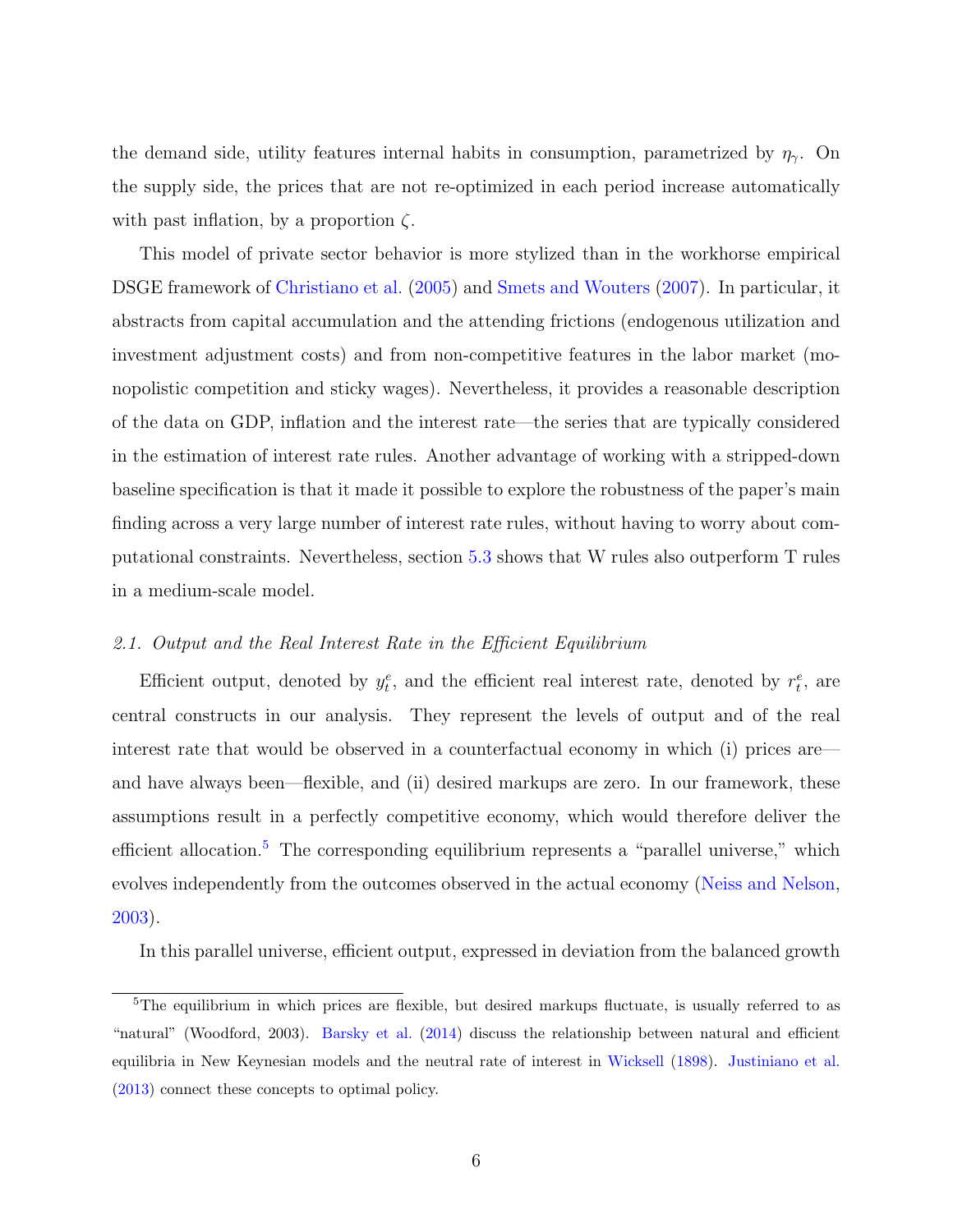path, evolves according to

$$
\omega y_t^e + \varphi_\gamma (y_t^e - \eta_\gamma y_{t-1}^e) - \beta \varphi_\gamma \eta_\gamma (E_t y_{t+1}^e - \eta_\gamma y_t^e) = \varphi_\gamma \eta_\gamma (\beta E_t \gamma_{t+1} - \gamma_t) + \frac{\beta \eta_\gamma}{1 - \beta \eta_\gamma} E_t \delta_{t+1}.
$$
 (4)

This equation implies that  $y_t^e$  is a linear combination of past, current, and future expected values of productivity growth  $\gamma_t$  and of the intertemporal taste shock  $\delta_t$ . These exogenous disturbances both follow AR(1) processes.

Given  $y_t^e$ , the intertemporal Euler equation implies

$$
r_t^e = E_t \gamma_{t+1} + E_t \delta_{t+1} - \omega E_t \Delta y_{t+1}^e,
$$
\n(5)

from which we observe that the efficient real rate depends positively on the forecastable components of next period's productivity growth and preference shock, and negatively on those of the growth rate of efficient output,  $\Delta y_{t+1}^e$ . Intuitively, an increase in households' desire to consume early, which is captured by a persistent rise in  $\delta_t$ , puts upward pressure on the efficient real rate, so as to dissuade consumers from acting on their desire to anticipate consumption. Similarly, higher expected productivity growth requires steeper consumption profiles, and hence a higher real rate. Finally, the last term captures the negative effect on the interest rate of a higher expected growth rate of marginal utility, which in the efficient equilibrium is connected with the growth rate of hours, and hence of output.

These last two expressions highlight the close connection between the efficient levels of output and of the real rate, while Euler equation [\(2\)](#page-4-1) ties together their respective gaps. According to [\(2\)](#page-4-1), an interest rate gap maintained at zero forever closes the output gap, and vice versa. This observation suggests that  $r_t^e$  can be a useful target for monetary policy in alternative to the efficient level of output, as an indicator of the economy's potential. In the context of policy rules, this alternative approach to assessing the amount of slack in the economy can be captured by an interest rate that tracks its efficient counter part, as in the W rules presented below.

#### 2.2. Monetary Policy: Baseline W and T Rules

To set up the comparison between policy rules that track the efficient real rate, or W rules, and those that react to the output gap instead, or T rules, we begin our analysis with two particularly simple specifications.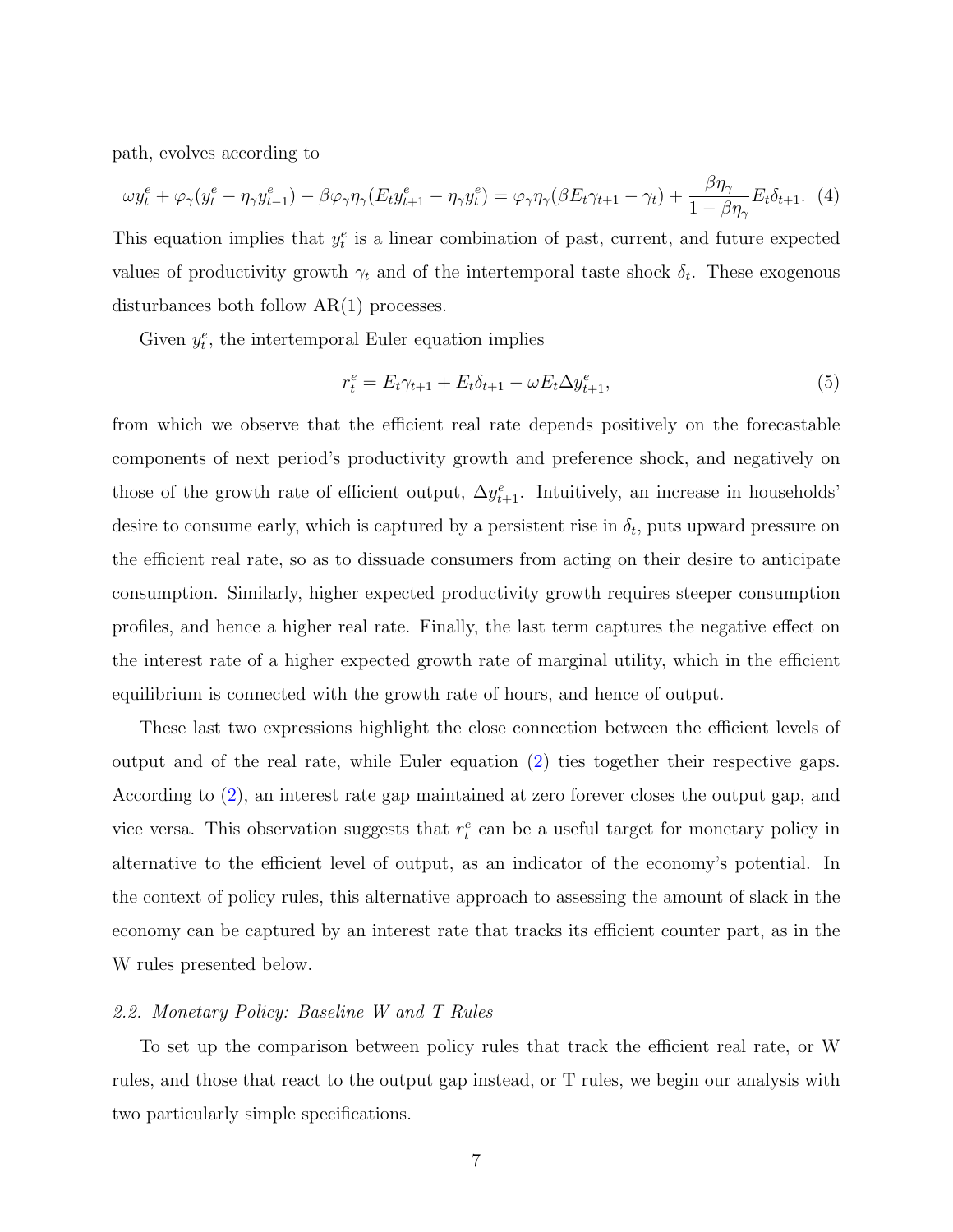In the baseline W rule, the policy rate responds to the efficient real rate and to inflation, with some inertia, as in

$$
i_t = \rho i_{t-1} + (1 - \rho) (r_t^e + \phi_\pi \pi_t) + \varepsilon_t^i.
$$
 (6)

The coefficient on  $r_t^e$  is restricted to one because this indicator represents a target for the actual interest rate. When the efficient rate rises, say because of an increase in households' desire to consume today, the actual rate follows, so as to close the interest rate gap, and hence keep output close to its efficient level.

In the baseline T rule, the central bank sets the nominal interest rate in response to inflation and the efficient output gap

<span id="page-7-0"></span>
$$
i_t = \rho i_{t-1} + (1 - \rho) (\phi_{\pi} \pi_t + \phi_x x_t^e) + \varepsilon_t^i.
$$
 (7)

In this case, demand pressures are captured by the deviation of output from its efficient level, to which the central bank reacts by increasing the policy rate.

Therefore, both baseline rules capture the typical reaction of monetary policy to real economic developments. In the W rule, these developments are summarized by the efficient real rate. In the T rule, they are captured by the output gap.

To bridge the gap between the empirical literature on interest rate rules and this paper's DSGE framework, equation [\(7\)](#page-7-0) defines the output gap as the deviation of output from its efficient level. This choice, which might be controversial, is dictated by two considerations. First, it is internally consistent, since in our model  $x_t^e$  is both the fundamental driver of inflation and the measure of slack that is relevant for welfare (e.g. [Woodford,](#page-22-2) [2003\)](#page-22-2). Second, the efficient output gap is a direct counterpart to the efficient real interest rate that measures economic activity in the baseline W rule.

The main drawback of this modeling choice is that computing  $x_t^e$  requires a fully-specified model, while most of the measures featured in the empirical literature do not. For this reason, we later extend the comparison between W and T rules to specifications that include other definitions of the output gap, such as ones based on the HP and other statistical filters.

The presence of cost-push shocks in the model creates a trade-off between output gap and inflation stabilization. As a result, a W rule that simply set the real interest rate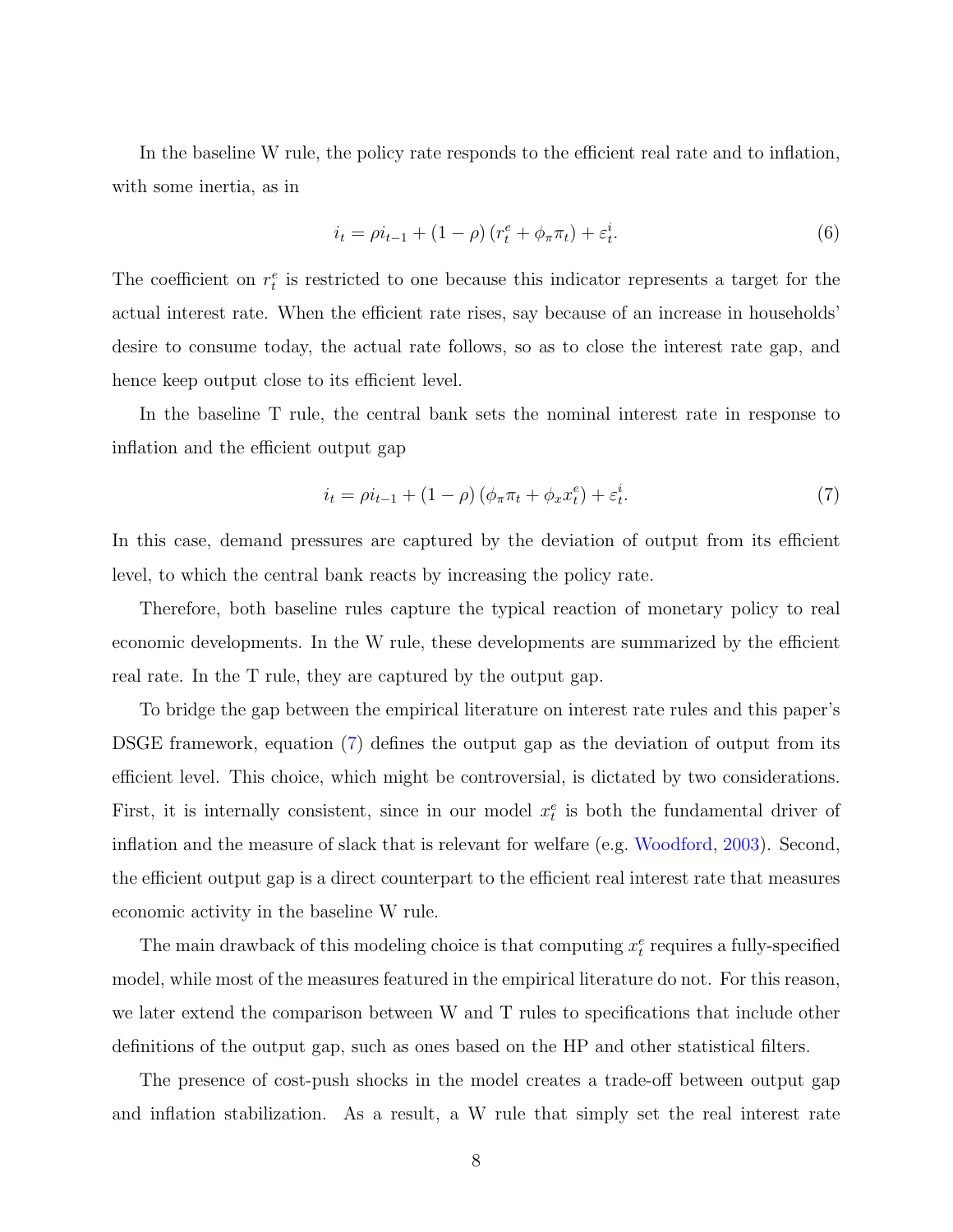equal to its efficient level every period, hence maintaining a zero output gap, would be suboptimal. This is why W rules also respond to inflation, like T rules do. Moreover, a strong enough response of the nominal interest rate to inflation ensures determinacy of the rational expectations equilibrium.

#### <span id="page-8-0"></span>3. Inference

We estimate the two alternative models associated with the W and T rules laid out in the previous section—and the many variants discussed below—with Bayesian methods, as surveyed for example by [An and Schorfheide](#page-20-6) [\(2007\)](#page-20-6). Bayesian estimation combines prior information on the model's parameters with its likelihood function to form a posterior density, from which we draw using Markov Chain Monte Carlo (MCMC) methods. We construct the likelihood using the Kalman filter based on the state-space representation of the rational expectations solution of each model under consideration, setting to zero the prior probability of the configurations of parameters that imply indeterminacy.

The observation equations are

$$
\Delta \log GDP_t = \gamma + y_t - y_{t-1} + \gamma_t \tag{8}
$$

$$
\Delta \log PCE_t = \pi^* + \pi_t \tag{9}
$$

$$
FFR_t = r + \pi^* + i_t,\tag{10}
$$

where  $GDP_t$  is real GDP,  $PCE_t$  is the core PCE deflator (ex-food and energy), and  $FFR_t$ is the average effective Federal Funds Rate (henceforth FFR), all sampled at a quarterly frequency. The constants in these equations represent the average growth rate of productivity  $(\gamma)$ , the long run inflation target  $(\pi^*)$ , and the average real interest rate  $(r)$ . The sample period runs from 1987:Q3 to 2009:Q3, although the main results are not affected by truncating the sample either at 2008:Q4, when the FFR first hit the zero bound, or at 2006:Q4, before the eruption of the recent financial crisis. We start the sample on the date in which Alan Greenspan became chairman of the Federal Reserve because this period is characterized by a reasonably homogenous approach to monetary policy, which is well-approximated by a stable interest rate rule.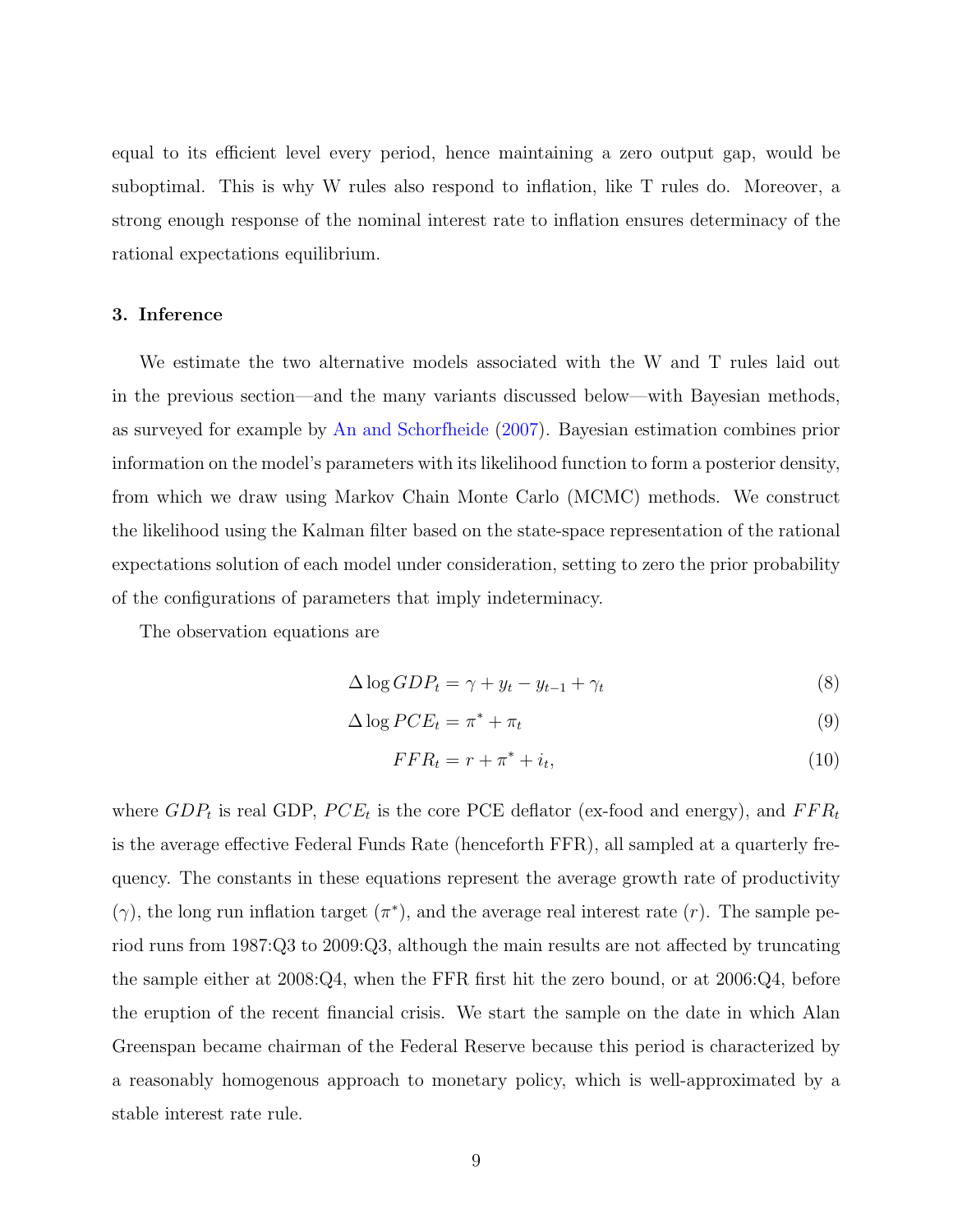Table [1](#page-23-0) reports our choice of priors, which are shared across all the models we estimate. On the demand side, we calibrate the discount factor as  $\beta = 0.99$ . This parameter, together with the balanced growth rate  $\gamma$ , and the habit coefficient  $\eta$ , determines the slope of the Euler equation [\(2\)](#page-4-1),  $\varphi_{\gamma}^{-1} \equiv (1 - \eta_{\gamma}) (1 - \beta \eta_{\gamma})$ , with  $\eta_{\gamma} \equiv \eta e^{-\gamma}$ .

On the supply side, the slope of the Phillips curve is also a function of deep parameters,  $\xi = (1 - \alpha) (1 - \alpha \beta) / [\alpha (1 + \omega \theta)],$  where  $\alpha$  is the fraction of firms that do not change their price in any given period,  $\theta$  is the elasticity of demand faced by each monopolistic producer and  $\omega$  is the inverse Frisch elasticity of labor supply. Given our observables, only the slope  $\xi$ can be identified. Its prior, centered around 0.1, is somewhat higher than typical estimates of the New Keynesian Phillips curve (e.g. [Gal´ı and Gertler,](#page-21-5) [2007;](#page-21-5) [Sbordone,](#page-21-6) [2002\)](#page-21-6), but consistent with the low degree of price stickiness found in microeconomic studies such as [Bils and Klenow](#page-20-7) [\(2004\)](#page-20-7), given reasonable values for  $\omega$  and  $\theta$ .<sup>[6](#page-9-0)</sup>

In the interest rate rules, the prior on the smoothing parameter  $\rho$  has a dispersion wide enough to encompass most existing estimates. The priors for the feedback coefficients on inflation  $\phi_{\pi}$  and real activity  $\phi_x$  are centered around the original [Taylor](#page-22-0) [\(1993\)](#page-22-0) values of 1.5 and 0.5, respectively.

To evaluate the fit of different policy rules, we compare the marginal data densities (or posterior probabilities) of the corresponding models. All these models share equations [\(2\)](#page-4-1) and [\(3\)](#page-4-2), but each is closed with a different interest rate rule. We estimate each model separately with the same data and priors, and compute its posterior probability using the modified harmonic mean estimator proposed by [Geweke](#page-21-7) [\(1999\)](#page-21-7). To compare fit across models, we calculate KR ratios, defined as two times the log of the Bayes factor.[7](#page-9-1)

<span id="page-9-0"></span><sup>&</sup>lt;sup>6</sup>For example, with  $\omega = 1$  and  $\theta = 8$ , which corresponds to a desired markup of 14%,  $\xi = 0.1$  implies  $\alpha = 0.4$ , or an expected duration of prices of about five months.

<span id="page-9-1"></span><sup>7</sup>[Kass and Raftery](#page-21-8) [\(1995\)](#page-21-8) suggest that values of KR above 10 can be considered "very strong" evidence in favor of a model. Values between 6 and 10 represent "strong" evidence, between 2 and 6 "positive" evidence, while values below 2 are "not worth more than a bare mention."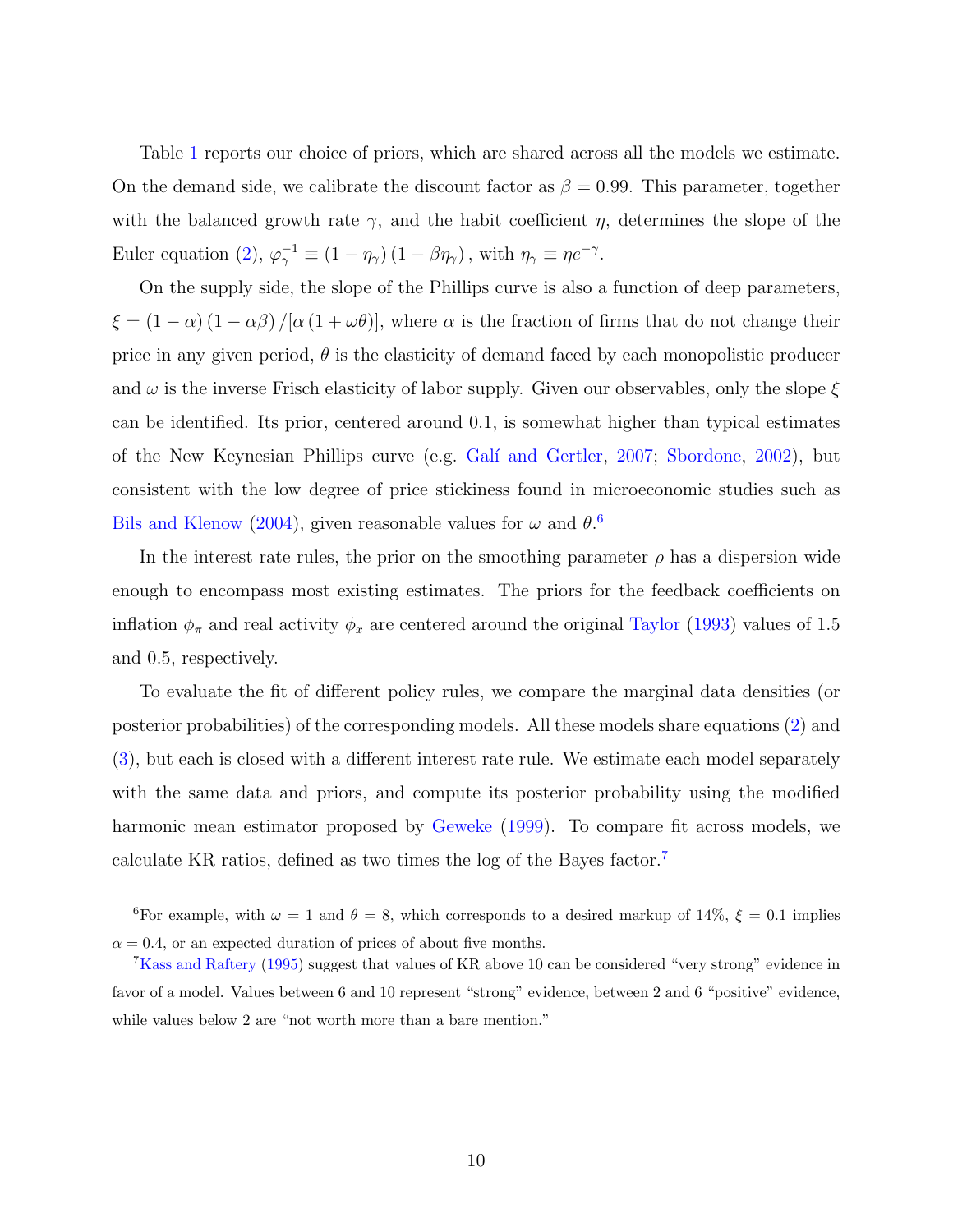#### <span id="page-10-0"></span>4. Results: Wicksell or Taylor?

Table [2](#page-24-0) reports the posterior estimates of the parameters under the two baseline policy specifications, together with the models' marginal likelihoods and the implied KR criterion. The table conveys the excellent empirical performance of the W rule along three dimensions. First, the nearly eleven point difference in log-marginal likelihoods between the two models translates into a KR ratio above 20, which represents very strong evidence in favor of the model featuring the W rule.

Second, the posterior estimates of the parameters provide some insight into the empirical difficulties of the baseline T specification. For instance, the posterior of the slope of the Phillips curve  $\xi$  is concentrated near extremely low values under this specification, with a median of 0.0021. This value is two orders of magnitude smaller than the prior mean and at the extreme lower end of the available estimates in the DSGE literature (see, for example, the survey by [Schorfheide,](#page-21-9) [2008\)](#page-21-9).

A slope this low implies no discernible trade-off between inflation and real activity, so that inflation is close to an exogenous process driven by movements in desired markups. As a consequence, inflation indexation and persistent markup shocks become hard to distinguish as drivers of the observed inflation persistence. This lack of identification is reflected in bimodal posterior distributions of the parameters  $\zeta$  and  $\rho_u$ , which are generated by MCMC draws with high  $\zeta$  and low  $\rho_u$ , or vice versa, as shown in the online appendix. This feature of the posterior does not reflect intrinsic uncertainty on the source of inflation persistence in the model. It is due instead to the implausible estimate of the inflation process implied by the T specification, in which economic slack plays almost no role. In fact, the posterior of these two parameters is no longer bimodal in the W specification, which features a higher estimate of the Phillips curve slope and hence a tighter connection between inflation and marginal cost. This tighter connection also helps to identify the autocorrelation of markup shocks as the source of inflation persistence, with little role for inflation indexation, resulting in a more conventional and plausible description of the inflation process than in the T specification.

Finally, the interest rate rule coefficients imply a fairly strong reaction of policy to the output gap, but an extremely weak reaction to inflation, with a substantial fraction of the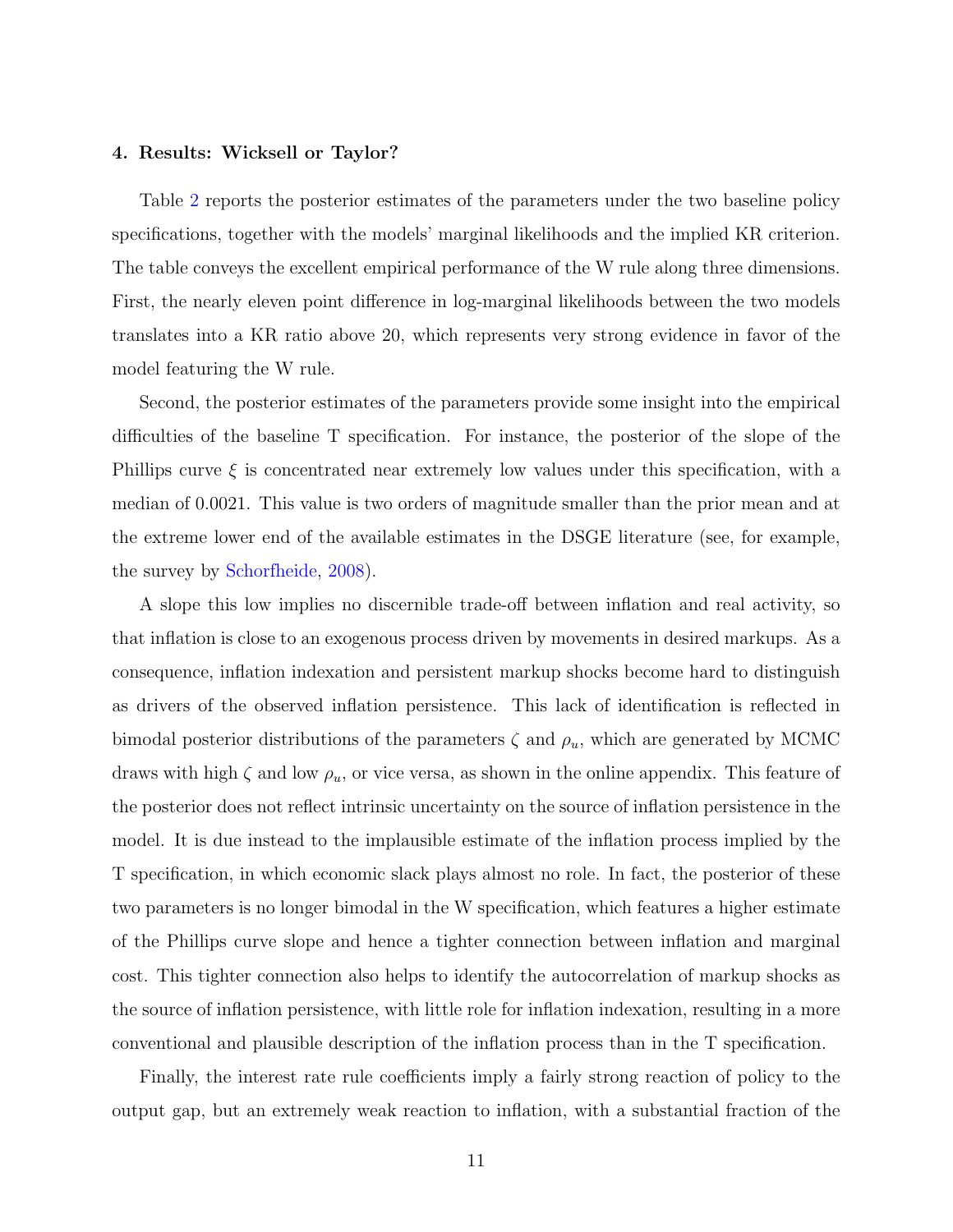posterior draws for  $\phi_{\pi}$  below one. These values are at odds with the large empirical literature that has found a forceful reaction to inflation to be one of the hallmarks of U.S. monetary policy since the mid-eighties.<sup>[8](#page-11-0)</sup> None of these problems appears in the model with the W rule, from which we conclude that this specification provides an overall more sensible description of the data.

The two indicators of the empirical plausibility of the W rule considered so far speak to the overall model's ability to account for the evolution of the entire vector of observables, rather than pointing to the success of the policy specification by itself. The last evaluation criterion we consider, therefore, focuses more narrowly on the extent to which the systematic component of the policy rule accounts for the observed movements in the FFR, in the spirit of the  $R^2$  in a regression.

Unfortunately, we are not aware of any formal approach to evaluating the fit of an individual equation in a DSGE model estimated with full-information methods. As an impressionistic alternative, the third row of Table [2](#page-24-0) reports the standard deviation of the smoothed sequence of monetary policy shocks in each specification, denoted by  $Std(\varepsilon_{t|T}^i)$ . This statistic measures the observed variation in the FFR left unexplained by the feedback component of the policy rule. It is the "sample analog" of the posterior estimate of the standard deviation of the monetary policy shock,  $\sigma_i$ , and is usually very close to the median of its posterior.

This standard deviation is 29 basis points for the W rule and 30 basis points for the T rule, a minor difference. However, the difference is larger (25 basis points for the W rule compared to 32 for the T rule) if we drop from the sample the recent recession, in which the nominal interest rate has fallen to its zero lower bound. This evidence suggests that in "normal" times the W rule accounts more closely for the systematic behavior of interest rates than the T rule. This advantage diminishes when a deep downturn drives the efficient interest rate well below the zero lower bound, as it did in the Great Recession.

<span id="page-11-0"></span><sup>&</sup>lt;sup>8</sup>Values of  $\phi_{\pi}$  lower than one do not necessarily generate indeterminacy, if accompanied by high values of  $\phi_x$ . Equilibrium is determinate in the baseline model if and only if  $\phi_\pi + (1 - \beta)\phi_x/\xi > 1$ , as shown by [Woodford](#page-22-2) [\(2003\)](#page-22-2).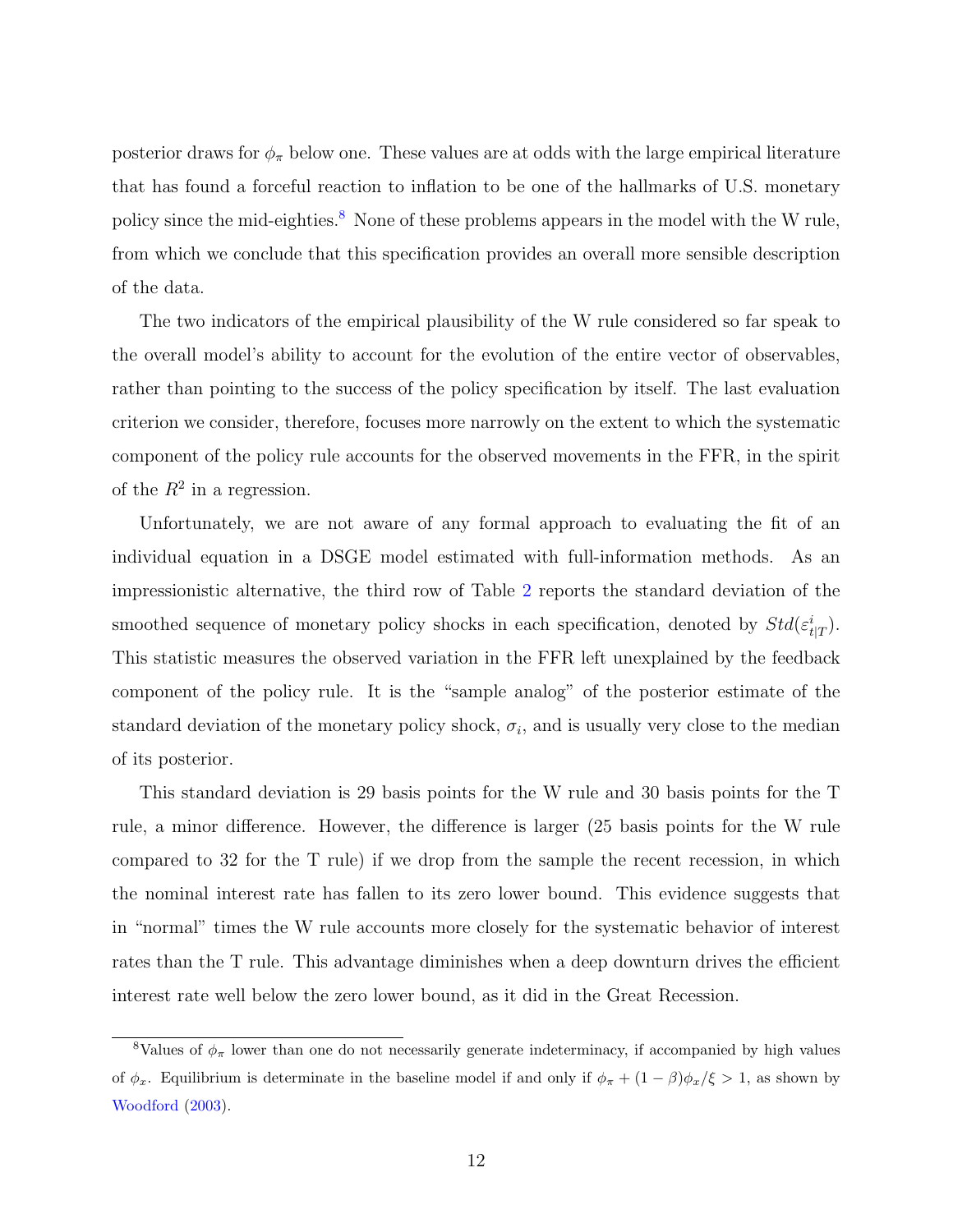#### 4.1. Wicksell and Taylor

As pointed out in Section [2.1,](#page-5-1) our simple baseline model implies that an actual real rate that always matches its efficient counterpart ultimately closes the output gap, and vice versa. Therefore, these two approaches to stabilizing the real economy—closing the output or the interest rate gap—might be useful complements. To explore this possibility, we estimated a model with a combined W&T rule of the form

$$
i_t = \rho i_{t-1} + (1 - \rho) \left[ r_t^e + \phi_\pi \pi_t + \phi_x x_t^e \right] + \varepsilon_t^i. \tag{11}
$$

This specification yields a modest improvement in fit over the baseline W rule of 4 KR points, as shown in the first panel of Table [3.](#page-25-0) This improvement represents positive evidence that both the efficient real rate and the output gap contain useful information for policymakers on the state of the real economy. However, the much larger improvement in fit obtained by substituting  $x_t^e$  with  $r_t^e$  (21.4 KR points moving from the T rule to the W rule), as compared to adding  $x_t^e$  to  $r_t^e$  (4 KR points moving from the W rule to the W&T rule), suggests that the latter is by far the most useful real indicator between the two. In fact, the performance of the W&T rule is inferior to that of the W rule in several of the alternative specifications considered in the robustness exercises, further strengthening the conclusion.

#### <span id="page-12-0"></span>4.2. Estimates of the Efficient Real Rate and of the Output Gap

The evidence presented so far points to the efficient real rate as a crucial indicator for monetary policy. Figure [1](#page-26-0) illustrates its estimated behavior over time. It plots smoothed posterior estimates of  $r_t^e$  under the W, T and W&T models, along with the effective FFR. This picture drives home three important points.

First, the estimated efficient real interest rate is a good business cycle indicator, rising during booms and dropping sharply in recessions. In fact, the efficient real interest rate conveys early signals of the upcoming slowdown in all three recessions in our sample, dropping sharply a few quarters before the recession starts, ahead of the turning point in the FFR. Second, the inferred movements in  $r_t^e$  mirror quite closely those in the FFR, which helps explain the empirical success of W rules.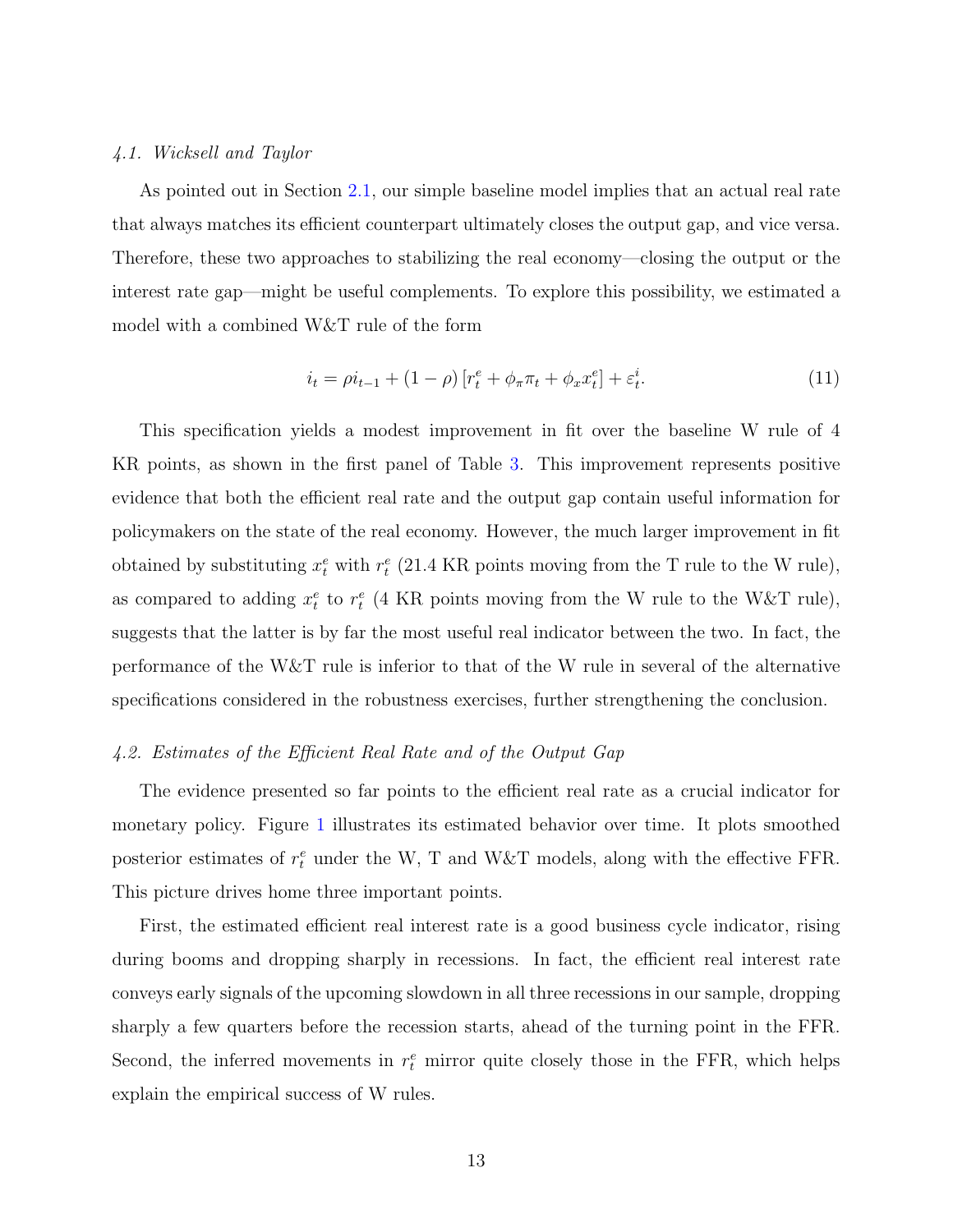The co-movement between the FFR and the estimates of  $r_t^e$  may raise the concern that the observations on the nominal interest rate "explain" the estimates of  $r_t^e$ , and not vice versa. However, this is not the case, which is the third message of the figure. In fact, the estimated time path of  $r_t^e$  in the two models whose policy rules include it (W and W&T) is very close to that under the T specification, in which  $r_t^e$  does not affect interest rate setting. The main difference among the estimates is that the posterior distribution is tighter when  $r_t^e$ enters the interest rate rule, as in the bands for the W&T specification shown in the figure. This enhanced precision of the estimates suggests that the nominal interest rate does carry useful information on  $r_t^e$ , as should be expected, but that this information does not distort the inference on its median time-path.

Some intuition for the consistency of the estimates of  $r_t^e$  across models can be gleaned from the expression for the efficient real interest rate presented in section [2,](#page-4-0) which we report here for convenience

$$
r_t^e = E_t \gamma_{t+1} + E_t \delta_{t+1} - \omega E_t \Delta y_{t+1}^e.
$$
\n(12)

If efficient output growth were not expected to deviate from the balanced growth path (i.e.  $E_t \Delta y_{t+1}^e = 0$ ), the efficient real interest rate would be the sum of the forecastable movements in the growth rate of productivity  $\gamma_t$  and in the intertemporal taste shock  $\delta_t$ . In the estimated models,  $E_t \Delta y_{t+1}^e$  is indeed close to zero and the forecastable movements in  $\gamma_t$ are small. The taste shock  $\delta_t$ , on the contrary, is large and persistent, so that its movements tend to be the main driving force of  $r_t^e$ . These movements are pinned down quite precisely by the estimation procedure, making the inference on the evolution of the efficient real rate remarkably consistent across models. In fact, this consistency extends well beyond the three specifications depicted in Figure [1](#page-26-0) to virtually all the models considered in the robustness exercises, as illustrated in the online appendix.

We conclude this section by looking at the estimated output gap. This exercise is an important reality check on the baseline results, since one might wonder if the baseline T rule does not fit because it forces the interest rate to respond to an unreasonable gap measure. Figure [2](#page-27-0) shows that this is not the case. In fact, the efficient output gap obtained under the T rule captures well the ups and downs of the business cycle, and conforms to standard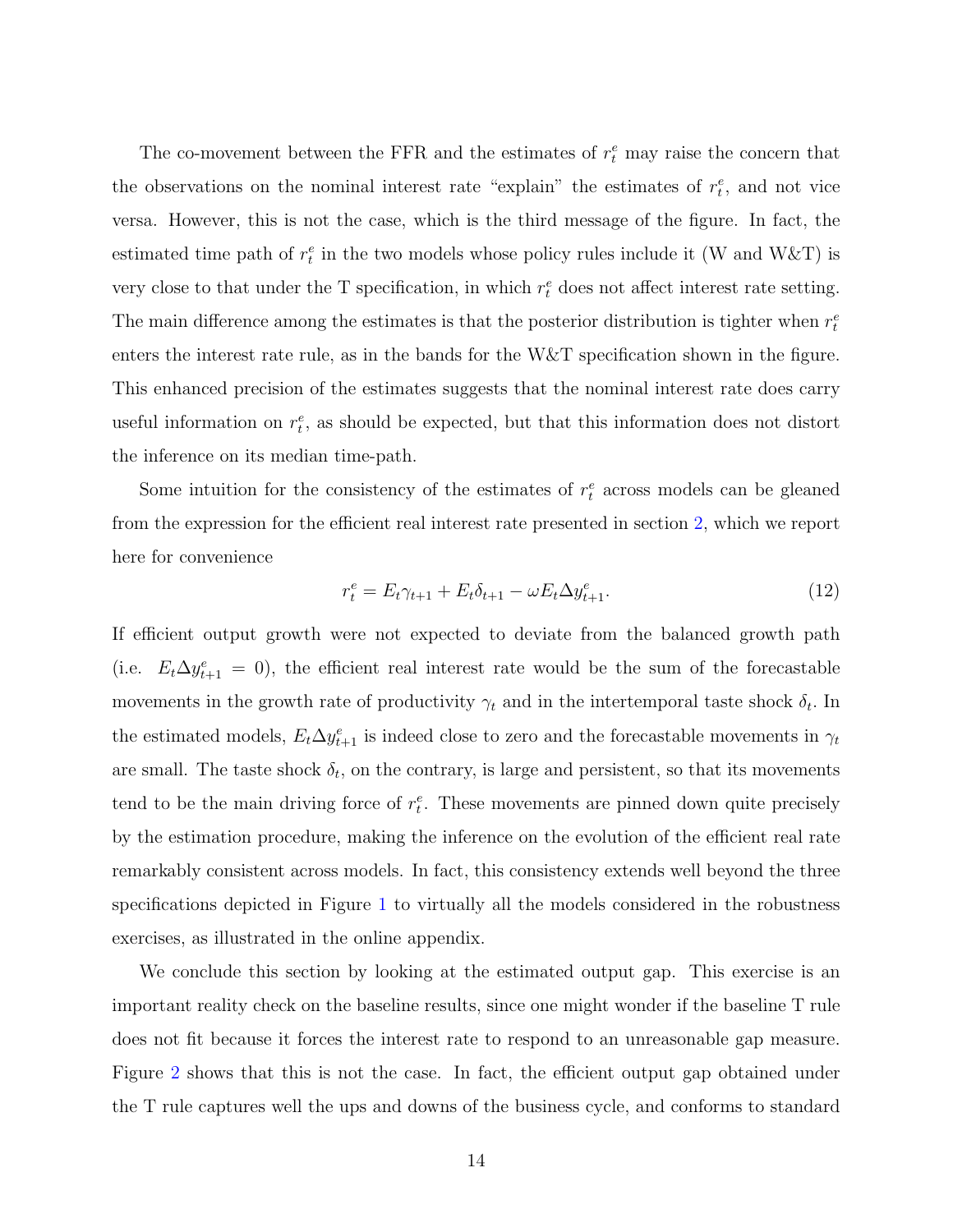views on the evolution of economic slack over the sample. Unlike with the estimates of  $r_t^e$ reported in Figure [1,](#page-26-0) though, inference on the output gap is sensitive to the monetary policy specification. Under the W and W&T rule, the output gap is less clearly cyclical than in the T specification, which makes it a less reliable indicator of real activity than the efficient real rate. This conclusion is further supported by the robustness analysis conducted in the next section, which shows that the superiority of the W rule survives many alternative approaches to measuring the output gap included in the T rule.

#### <span id="page-14-0"></span>5. Robustness

The comparison between the baseline W and T rules conducted so far suggests that the efficient interest rate captures the real economic developments to which the Federal Reserve has responded over the past twenty five years better than the efficient output gap. This section demonstrates that this result does not depend on the arbitrary choice of the baseline policy specifications. Regardless of how we measure the output gap, or of how we choose the other arguments of the policy function, W rules always fit the data better than comparable T rules. Moreover, this result remains true within a medium-scale DSGE model, along the lines of [Christiano et al.](#page-20-4) [\(2005\)](#page-20-4) and [Smets and Wouters](#page-22-4) [\(2007\)](#page-22-4).

## 5.1. Output Gap

The measure of the output gap included in the baseline T rule is the deviation of real GDP from its efficient level. This choice is fairly common in DSGE work (e.g. [Smets and](#page-22-4) [Wouters,](#page-22-4) [2007\)](#page-22-4), but it is not without controversy in the broader macroeconomic literature, since efficient output can only be computed within a fully specified model. In fact, Taylor rules became so successful partly because they could be estimated without taking such a specific stance on how to measure economic slack, nor on the rest of the model.

To bridge the gap between our general equilibrium framework and the empirical work based on single equation methods, we examined several statistical approaches to the construction of smooth versions of potential output. In this section, we focus on one such approach, the Hodrick and Prescott (HP) filter, given its popularity in applied macroeco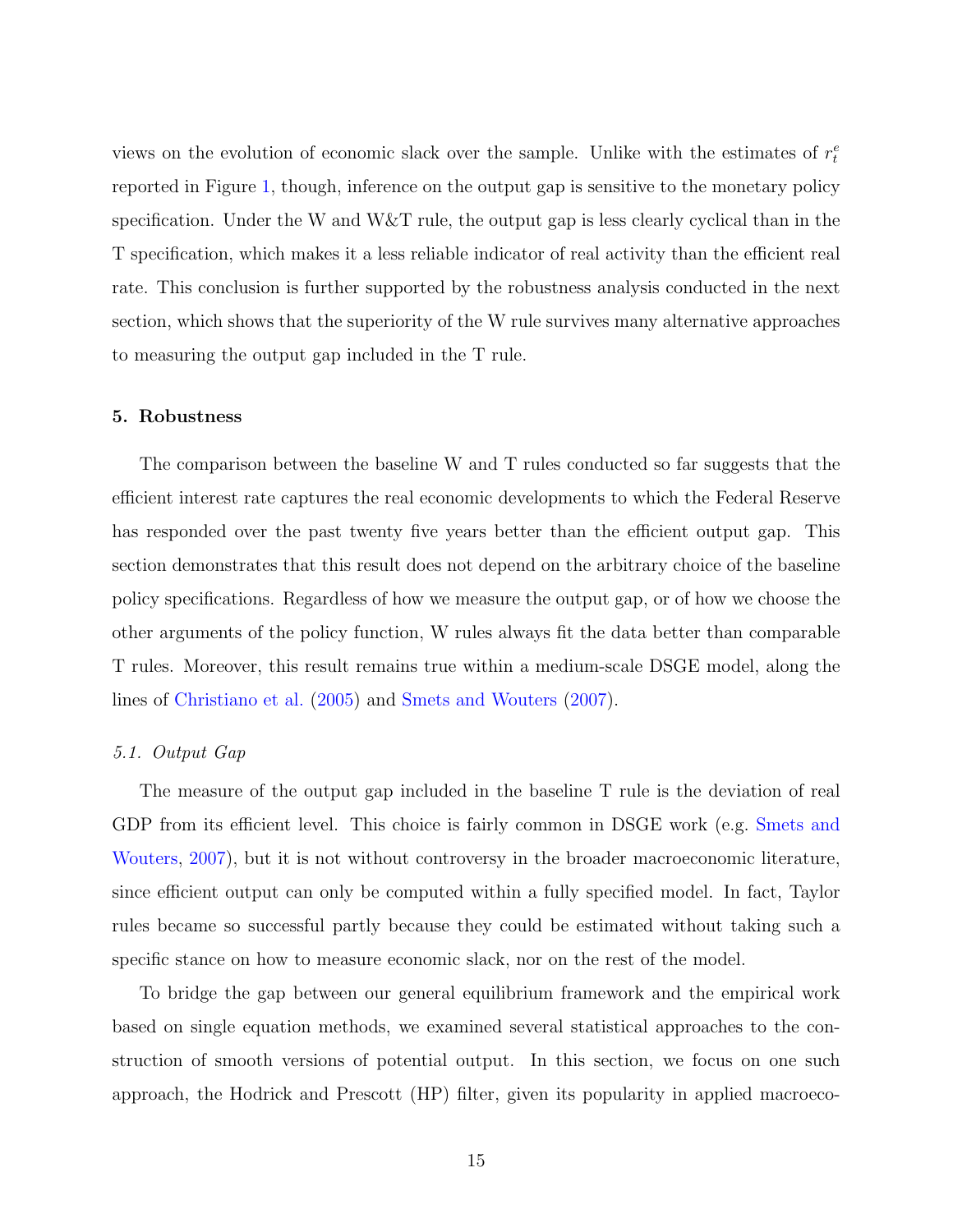nomics. The online appendix includes a discussion of our general approach to filtering within DSGE models, as well as results for several other filters we experimented with.

To make the HP filter operational within the DSGE framework, we adapt the methodology proposed by [Christiano and Fitzgerald](#page-20-8) [\(2003\)](#page-20-8) for the approximation of ideal band pass filters. These authors use forecasts and backcasts from an auxiliary time-series model—in their case a simple unit root process—to extend the available vector of observations into the infinite past and future. They then apply the ideal filter to this extended sample. In our implementation of their idea, the auxiliary model that generates the past and future dummy observations is the linearized DSGE itself.

This approach is particularly convenient because it produces a very parsimonious recursive expression for what we call the DSGE-HP gap  $x_t^{HF}$ 

$$
\left[1 + \lambda (1 - L)^2 (1 - F)^2\right] x_t^{HP} = \lambda (1 - L)^2 (1 - F)^2 y_t,
$$
\n(13)

where the operators L and F are defined by  $Ly_t = y_{t-1}$  and  $F y_t = E_t y_{t+1}$ , and the smoothing parameter  $\lambda$  is set at the typical quarterly value of 1600. This expression can thus be added to the system of rational expectations equations that defines the equilibrium of the model without dramatically augmenting the dimension of its state vector.<sup>[9](#page-15-0)</sup>

When we estimate the model with a T rule in which  $x_t^{HP}$  replaces the efficient output gap, the fit improves significantly compared to the baseline T specification (about 15 KR points). However, it remains below that of the baseline W rule by close to 6 points, as shown at the bottom of panel I in Table [3.](#page-25-0) This difference in fit between the W rule and the T rule with the HP output gap is fairly small in the baseline specification. However, in the next section we show that the difference becomes much larger (20 KR points) in the specifications with a time-varying inflation target, which further improves the fit of the model. Overall, these results confirm that the superior empirical performance of W over T rules is not sensitive to

<span id="page-15-0"></span><sup>&</sup>lt;sup>9</sup>The time series for the output gap obtained through this procedure (DSGE-HP) is very similar to that produced by the standard finite sample approximation of the HP filter applied to the GDP data. This result supports our use of the DSGE-HP filter as an effective detrending tool, which produces a measure of economic slack similar to those often used in single-equation estimates of the Taylor rule.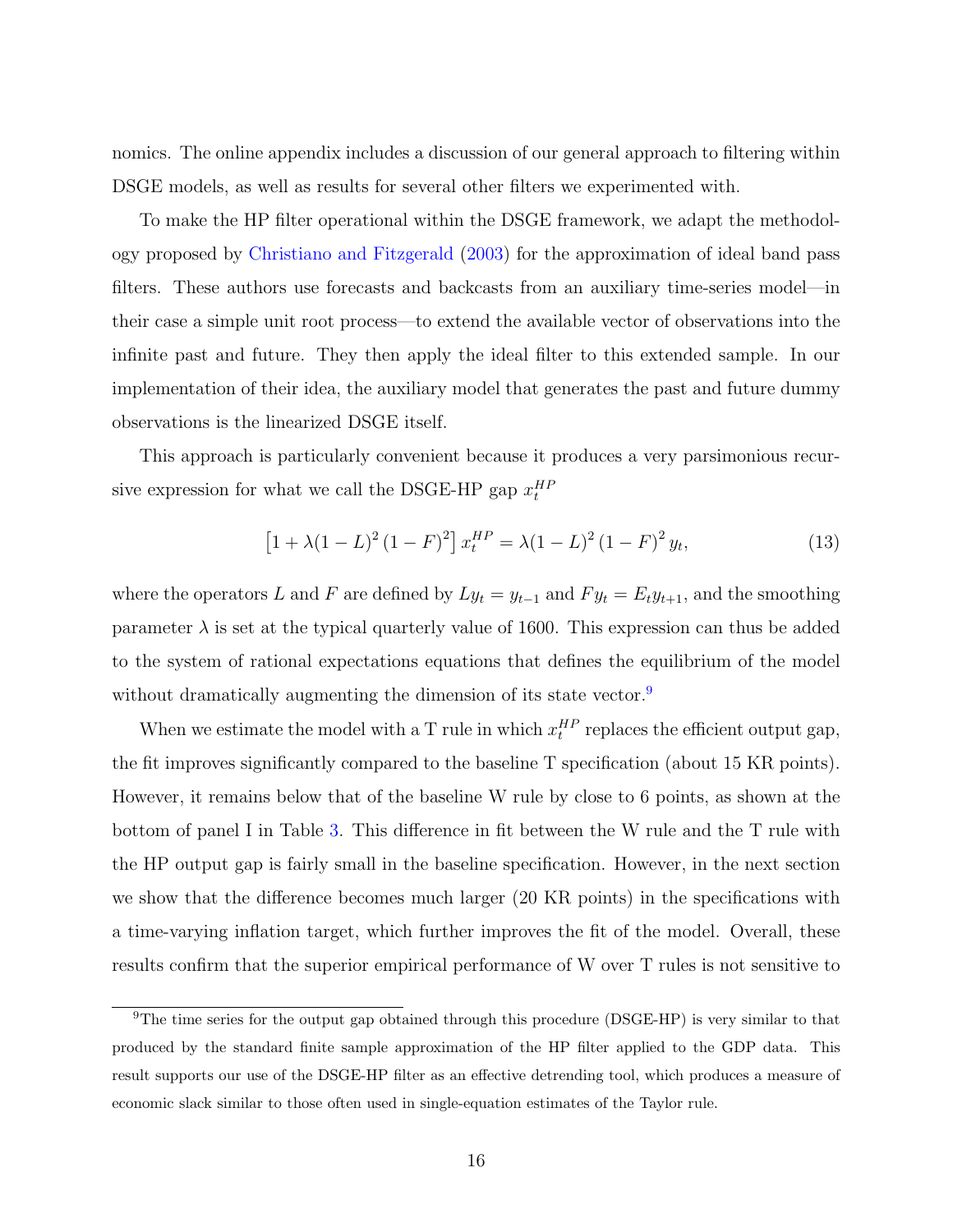the measurement of the output gap.

To further substantiate this conclusion, the online appendix reports the fit of several alternative models in which the output gap in the T rule is measured with a variety of other filters. None of these alternative measures of the output gap helps the model fit better than the DSGE-HP gap described above. As an example, panel II of Table [3](#page-25-0) considers the simplest among these alternative filters: the quarterly growth rate of output, which is a fairly common choice in estimated DSGEs. The performance of this T rule is in line with that of the baseline T specification, and hence it is substantially worse than that of the baseline W rule.

## 5.2. Time-Varying Inflation Target

In this section, we modify the baseline policy specification by introducing a time-varying inflation target (TVIT). This is a common feature in the recent empirical DSGE literature, which helps capture the low-frequency movements in inflation and the nominal interest rate that are evident even in our relatively short sample [\(Ireland,](#page-21-10) [2007;](#page-21-10) [Del Negro and Eusepi,](#page-20-9) [2011\)](#page-20-9). This addition creates a new class of feedback rules, whose  $W&T$  version is

$$
i_t = \rho i_{t-1} + (1 - \rho) \left[ r_t^e + \pi_t^* + \phi_\pi(\pi_t - \pi_t^*) + \phi_x x_t \right] + \varepsilon_t^i, \tag{14}
$$

where  $\pi_t^*$  is an exogenous AR(1) process representing persistent deviations of the inflation target from its long-run value  $\pi^*$ .<sup>[10](#page-16-0)</sup> The corresponding W rule has  $\phi_x = 0$ , while the T rule does not include  $r_t^e$ .

The inclusion of a TVIT significantly improves the fit of the W model, as shown in panel II of Table [3.](#page-25-0) Its KR ratio with respect to the baseline W specification is around 24 points, very strong evidence in favor of the inclusion of this element in the policy rule. However, the TVIT does not have an equally positive effect on the performance of the other specifications. As a result, the gap between the W rule and its competitors is even larger in this panel than in the previous one. Among these competitors, the T rule with the HP output gap continues

<span id="page-16-0"></span><sup>&</sup>lt;sup>10</sup>The autocorrelation coefficient of  $\pi_t^*$  has a Beta prior tightly distributed around a mean of 0.95.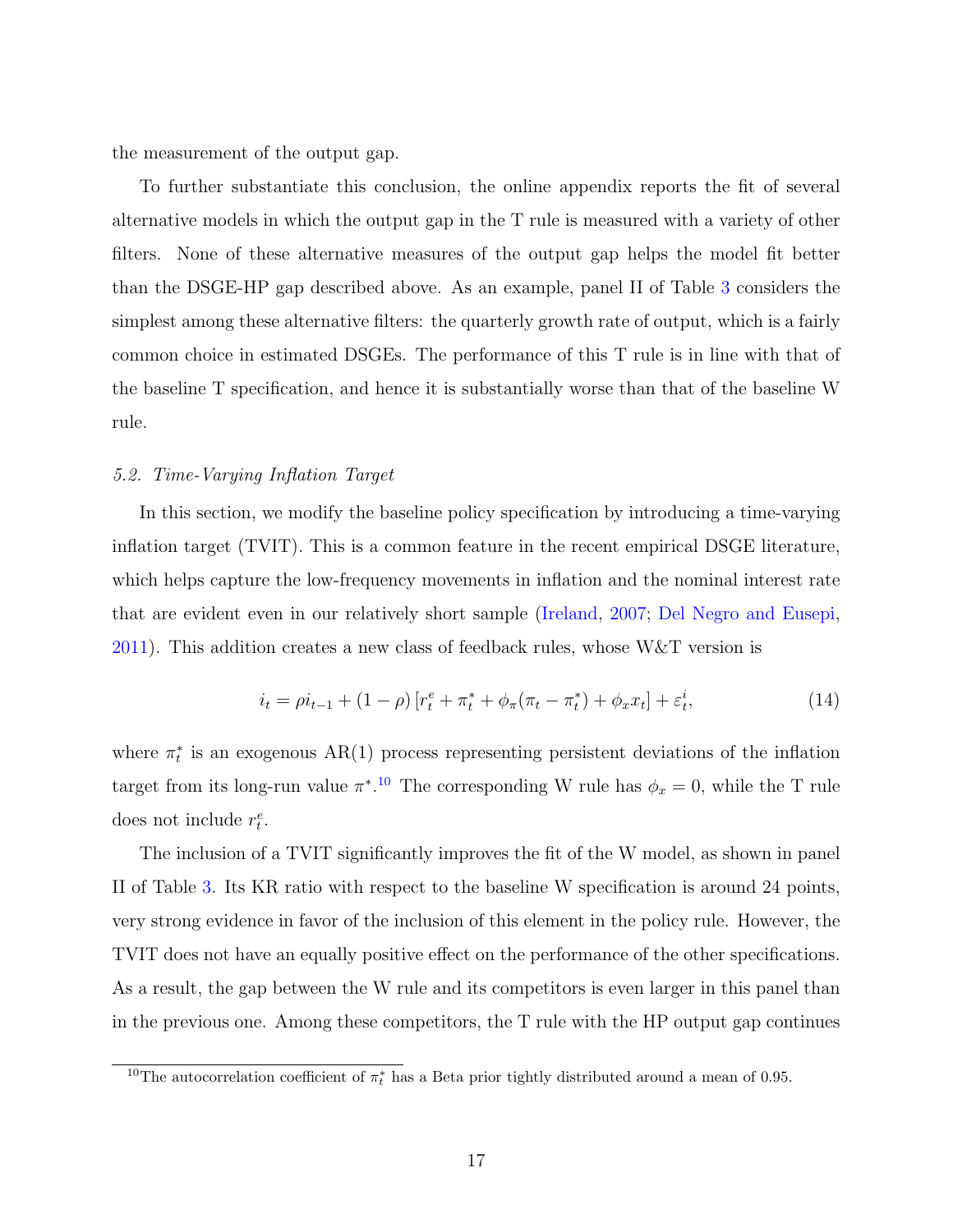to outperform the one with  $x_t^e$ , but it is 20 KR points below the W rule. Moreover, the W&T rule does not improve over the W rule, unlike in the baseline case.

These results suggest that the efficient real rate and a smoothly evolving inflation target enhance the empirical performance of the model through fairly independent channels. The former helps improve the business cycle properties of the model, while the latter helps capture the low frequency component of inflation, making them complementary features in policy specifications with good empirical properties.

#### <span id="page-17-0"></span>5.3. A Medium-Scale DSGE Model

We conclude our investigation of interest rate rules by extending the comparison of W and T rules to a medium-scale DSGE model, along the lines of [Christiano et al.](#page-20-4) [\(2005\)](#page-20-4) and [Smets and Wouters](#page-22-4) [\(2007\)](#page-22-4). The exact specification we adopt for the behavior of the private sector behavior follows [Justiniano et al.](#page-21-11) [\(2010\)](#page-21-11) (henceforth, JPT), to which we refer the reader for further details. To make the exercise more directly comparable to that conducted in the baseline model, we estimate the JPT model on the same set of observables—GDP growth, inflation and the FFR—and on the same sample.

Panels III and IV of Table [3](#page-25-0) report the results, which are even more strongly in favor of the W rule. First, the improvement in fit of the W over the T rule is 51 KR points, the largest among all the models we considered. Second, adding the output gap to the W rule to form the W&T specification brings a further improvement, albeit small. Also in this model, therefore, the efficient real rate is the most effective measure of real economic developments from the perspective of monetary policy. Third, the introduction of a TVIT improves the model's fit, but it leaves intact the superiority of the W rule, which now amounts to 39 KR points over the T rule.

To put these differences in fit in perspective, Curdia et al. [\(2014\)](#page-20-3) report that the inclusion of stochastic volatility within a DSGE structure very similar to that of JPT improves their model's fit by about 68 KR points. This consideration suggests that choosing an appropriate policy specification can yield comparable gains in fit as correctly specifying its driving processes, which are widely regarded as crucial to the empirical success of these models.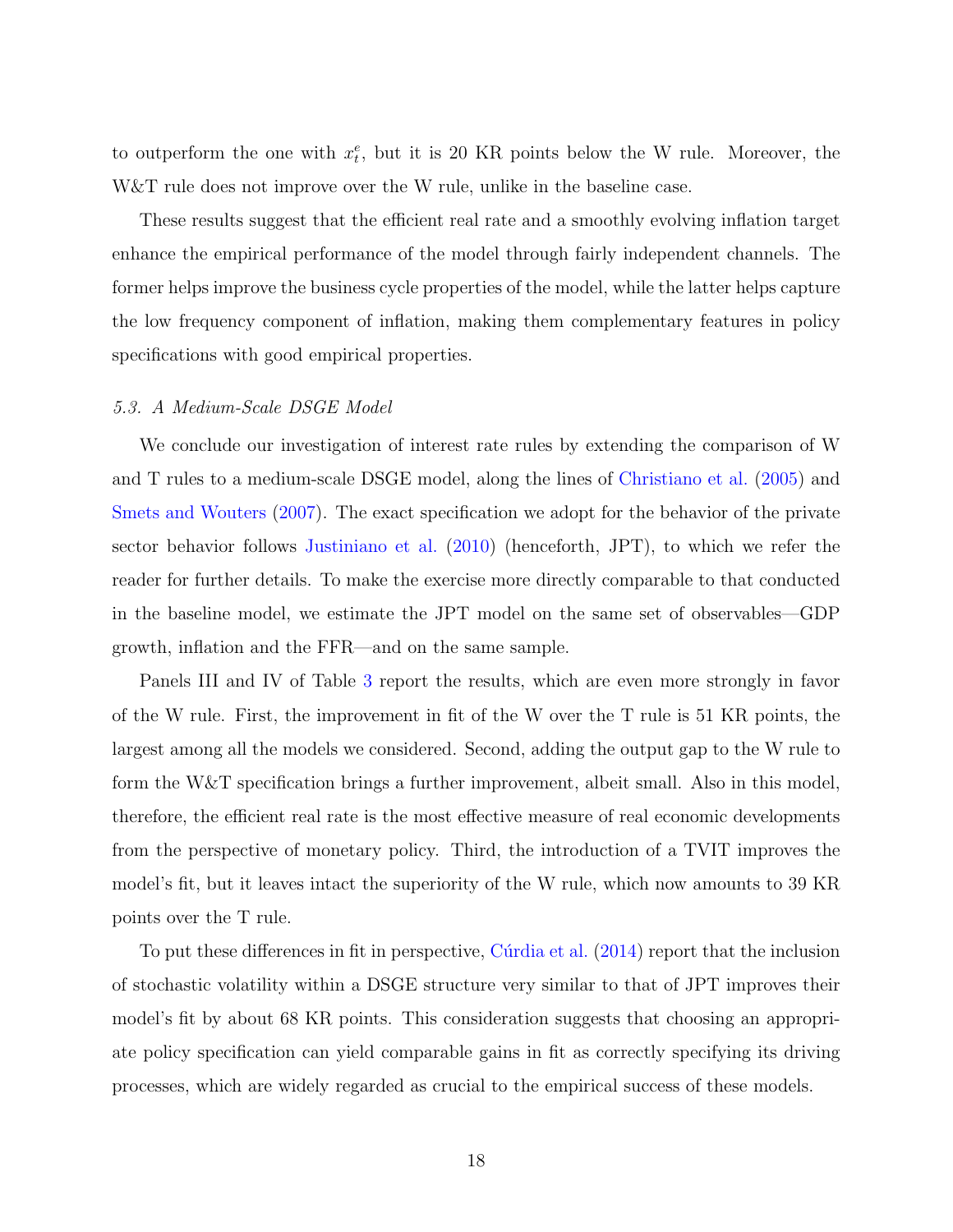Finally, Figure [3](#page-28-0) compares the estimated time series of  $r_t^e$  in the baseline and JPT models under the W&T policy rule. We chose this specification because it is the best fitting one, but very similar results hold for the baseline W rule, as well as for the W&T and W rules with a time varying inflation target. The estimated efficient rate retains the cyclical properties stressed in section [4.2](#page-12-0) also in the JPT model, although its fluctuations are more muted than in the baseline. This reduction in estimated volatility is probably due to the richer set of frictions (and shocks) included by JPT, which account for some of the movement in the data through endogenous propagation and amplification channels omitted from the baseline model. These channels reduce the role of the intertemporal shock  $\delta_t$ , which is the key driver of the efficient rate in that model. We conclude that the estimates of the efficient real rate are at least qualitatively robust to major changes in the model, as well as to changes in the policy specification, as also illustrated in Figure [1.](#page-26-0)

## <span id="page-18-0"></span>6. Conclusions

Ever since [Taylor](#page-22-0) [\(1993\)](#page-22-0), central banks are universally described as setting short-term interest rates in response to inflation and some measure of the output gap. This paper proposes an alternative view of the real factors driving interest rate decisions. Rules in which the policy instrument tracks the efficient interest rate as the main measure of real economic developments fit the data better than equivalent specifications that respond to the output gap. We refer to this class of rules as W rules, from [Wicksell](#page-22-1) [\(1898\)](#page-22-1), whose neutral interest rate is a precursor of the efficient rate of return considered here.

Since this efficient rate is a counterfactual object—the rate of return that would prevail under perfect competition—its measurement requires a structural model. Therefore, we conducted our empirical investigation within a New Keynesian DSGE framework, using Bayesian methods to estimate its parameters and to compare the fit of many alternative specifications. Across all these specifications, which differ for the details of the policy rule, as well as for the assumptions on the behavior of the private sector, W rules proved consistently superior to equivalent Taylor rules.

Notwithstanding its robustness, this result is subject to two caveats. First, model specifi-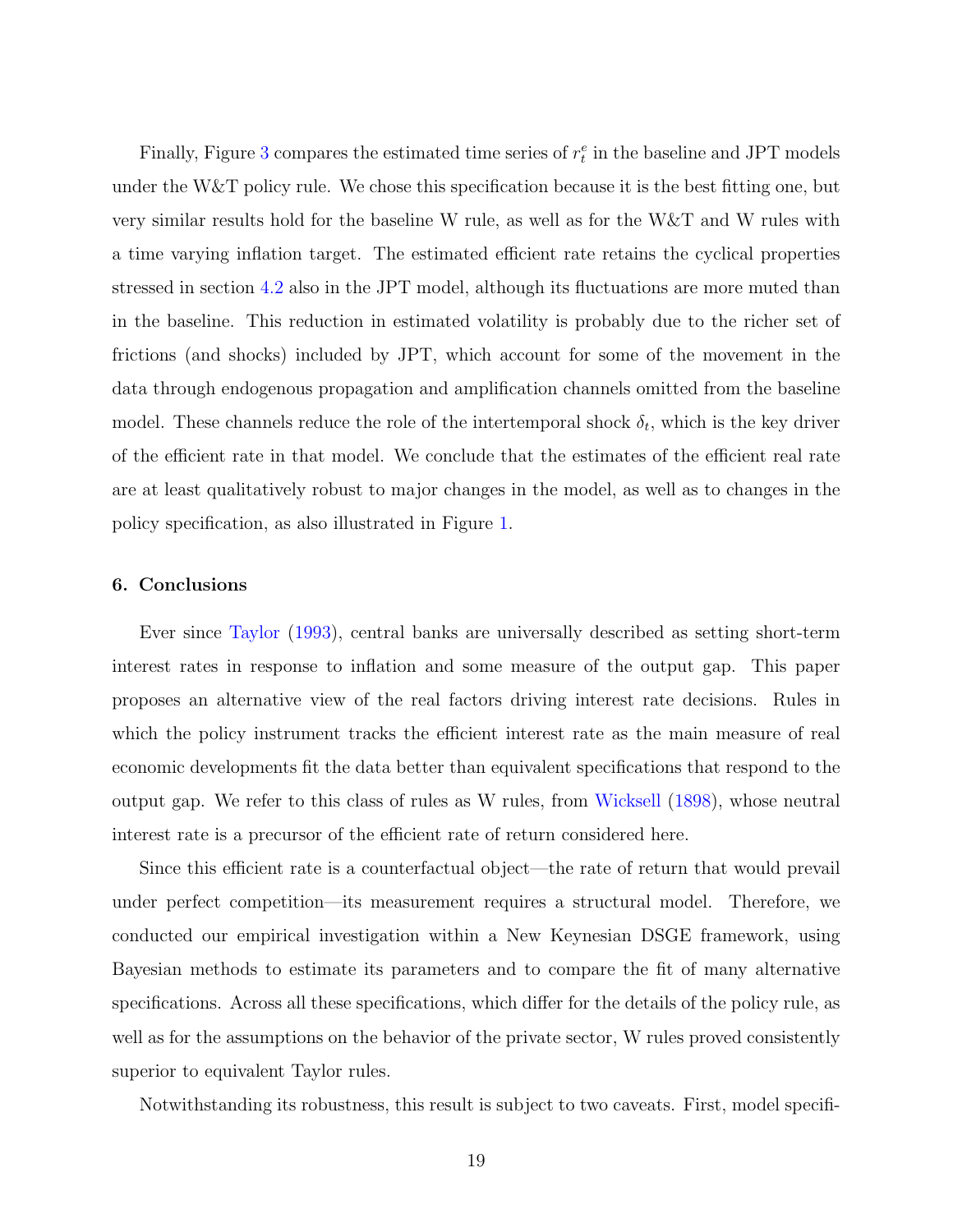cation matters, since our criterion of fit depends on the interaction of the policy rule with the rest of the model. More work across different models would therefore be desirable, although we already address this issue by illustrating the robustness of the results in two popular DSGE specifications. Second, model comparison through marginal data densities and Bayes factors applied to DSGE models is subject to some pitfalls, highlighted for example by [Del](#page-20-10) [Negro and Schorfheide](#page-20-10) [\(2011\)](#page-20-10). However, the large improvements in fit uncovered when moving from W to T rules suggest that the specification of the policy reaction function does make a significant difference.

Going forward, we expect to devote some of our research to further scrutinize the role of the efficient real interest rate as a useful policy indicator, from both a positive and a normative perspective. In particular, we would like to explore more realistic assumptions on the information available to policy makers when taking their decisions, focusing on the fact that the efficient real interest rate is not observable in practice, unlike in our model. These assumptions would also give rise to an interesting tradeoff between the usefulness of  $r_t^e$  as a business cycle indicator, highlighted in this paper, and the (in)ability of policymakers to observe it with precision, especially in real time.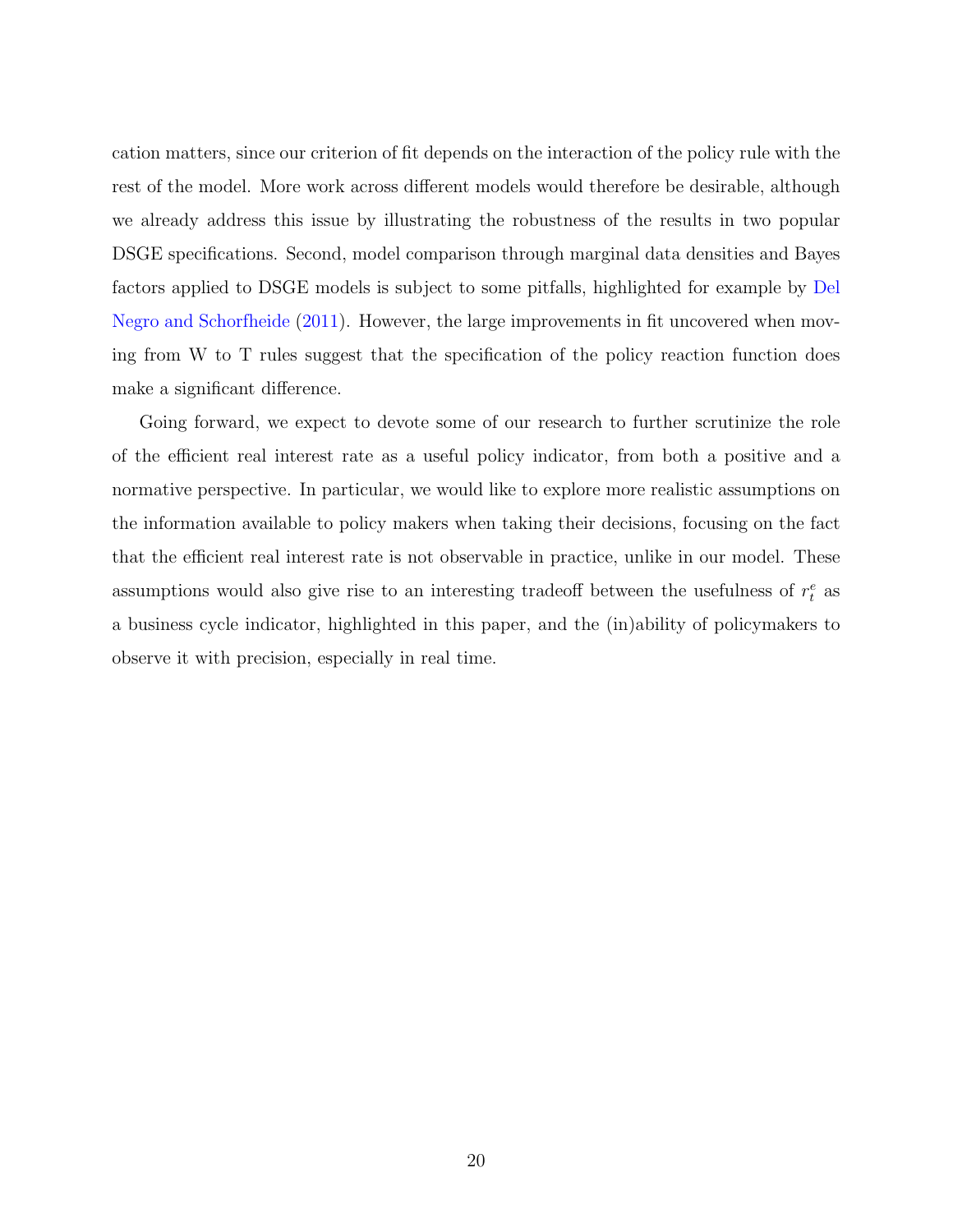# References

- <span id="page-20-2"></span>Amato, J., 2005. The role of the natural rate of interest in monetary policy. BIS Working Paper No. 171.
- <span id="page-20-6"></span>An, S., Schorfheide, F., 2007. Bayesian analysis of DSGE models. Econometric Reviews 26, 113–172.
- <span id="page-20-5"></span>Barsky, R., Justiniano, A., Melosi, L., 2014. The natural rate of interest and its usefulness for monetary policy. American Economic Review 104, 37–43.
- <span id="page-20-7"></span>Bils, M., Klenow, P., 2004. Some evidence on the importance of sticky prices. Journal of Political Economy 112, 947–985.
- <span id="page-20-4"></span>Christiano, L., Eichenbaum, M., Evans, C., 2005. Nominal rigidities and the dynamic effects of a shock to monetary policy. Journal of Political Economy 113, 1–45.
- <span id="page-20-8"></span>Christiano, L., Fitzgerald, T., 2003. The band pass filter. International Economic Review 44, 435–465.
- <span id="page-20-0"></span>Clarida, R., Galí, J., Gertler, M., 2000. Monetary policy rules and macroeconomic stability: Evidence and some theory. Quarterly Journal of Economics 115, 147–180.
- <span id="page-20-1"></span>Coibion, O., Gorodnichenko, Y., 2011. Monetary policy, trend inflation, and the Great Moderation: An alternative interpretation. American Economic Review 101, 341–370.
- <span id="page-20-3"></span>Cúrdia, V., Del Negro, M., Greenwald, D., 2014. Rare large shocks in the U.S. business cycle. Journal of Applied Econometrics, forthcoming.
- <span id="page-20-9"></span>Del Negro, M., Eusepi, S., 2011. Fitting observed inflation expectations. Journal of Economic Dynamics and Control 35 (12), 2105–2131.
- <span id="page-20-10"></span>Del Negro, M., Schorfheide, F., 2011. Bayesian macroeconometrics. In: Geweke, J., Koop, G., Van Dijk, H. (Eds.), Handbook of Bayesian Econometrics. Oxford University Press, pp. 293–289.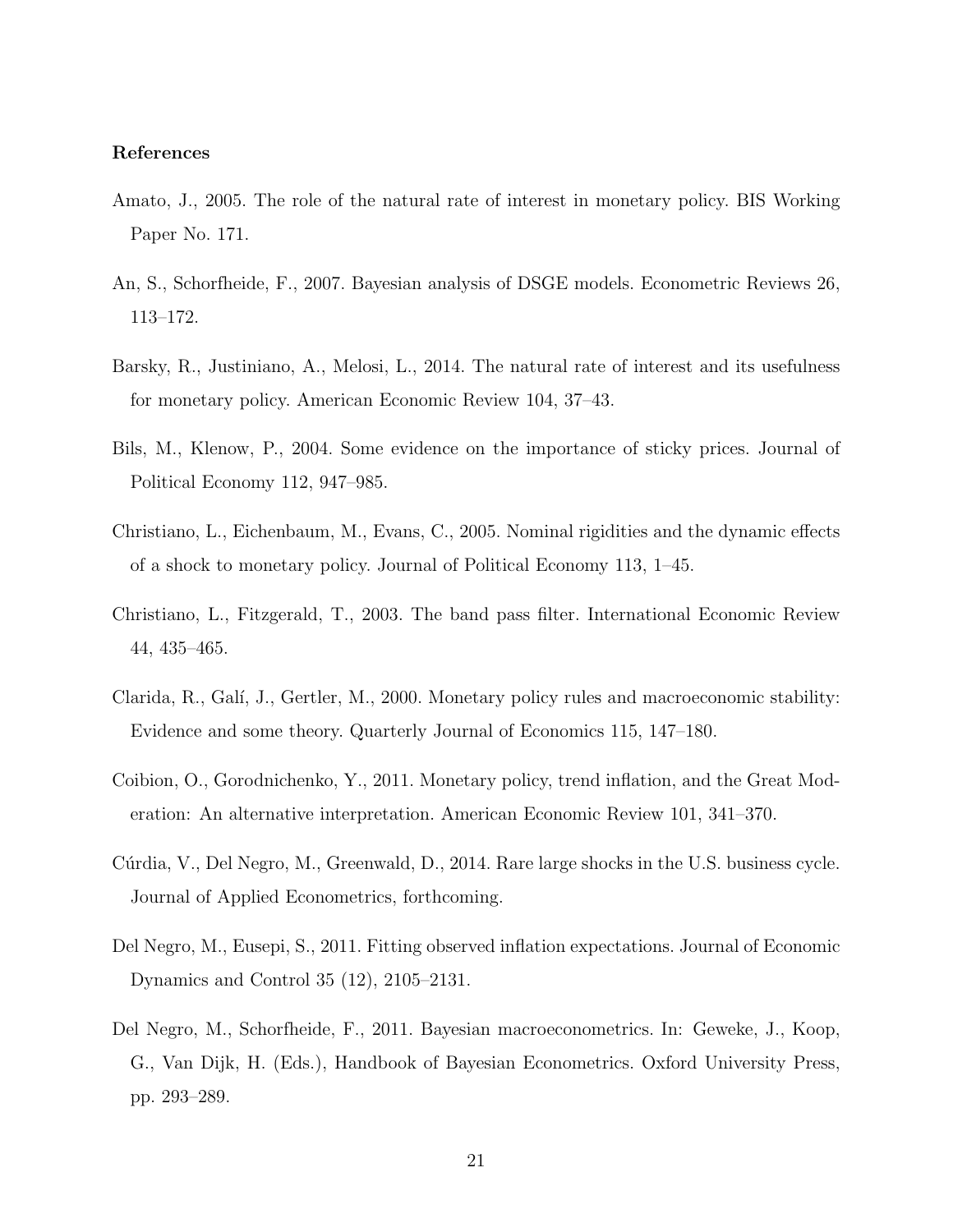- <span id="page-21-5"></span>Galí, J., Gertler, M., 2007. Macroeconomic modeling for monetary policy evaluation. Journal of Economic Perspectives 21, 25–46.
- <span id="page-21-7"></span>Geweke, J., 1999. Using simulation methods for Bayesian econometric models: Inference, development, and communication. Econometric Reviews 18, 1–126.
- <span id="page-21-0"></span>Giannoni, M., 2014. Optimal interest rate rules and inflation stabilization versus price-level stabilization. Journal of Economic Dynamics and Control 41, 110–129.
- <span id="page-21-10"></span>Ireland, P., 2007. Changes in the Federal Reserve's inflation target: Causes and consequences. Journal of Money, Credit, and Banking 39, 1851–1882.
- <span id="page-21-11"></span>Justiniano, A., Primiceri, G., Tambalotti, A., 2010. Investment shocks and business cycles. Jounral of Monetary Economics 57, 132–145.
- <span id="page-21-3"></span>Justiniano, A., Primiceri, G., Tambalotti, A., 2013. Is there a trade-off between inflation and output stabilization? American Economic Journal: Macroeconomics 5, 1–31.
- <span id="page-21-8"></span>Kass, R., Raftery, A., 1995. Bayes factors. Journal of the American Statistical Association 90, 773–795.
- <span id="page-21-2"></span>King, R., Wolman, A., 1999. What should the monetary authority do when prices are sticky? In: Taylor, J. (Ed.), Monetary Policy Rules. University of Chicago Press, pp. 349–404.
- <span id="page-21-4"></span>McCallum, B., Nelson, E., 2011. Money and inflation: Some critical issues. In: Friedman, B. M., Woodford, M. (Eds.), Handbook of Monetary Economics. Vol. 3A. Elsevier/North-Holland, pp. 97–153.
- <span id="page-21-1"></span>Neiss, K., Nelson, E., 2003. The real-interest-rate gap as an inflation indicator. Macroeconomic Dynamics 7, 239–262.
- <span id="page-21-6"></span>Sbordone, A., 2002. Prices and unit labor costs: A new test of price stickiness. Journal of Monetary Economics 49, 265–292.
- <span id="page-21-9"></span>Schorfheide, F., 2008. DSGE model-based estimation of the New Keynesian Phillips curve. Federal Reserve Bank of Richmond Economic Quarterly 94, 397–433.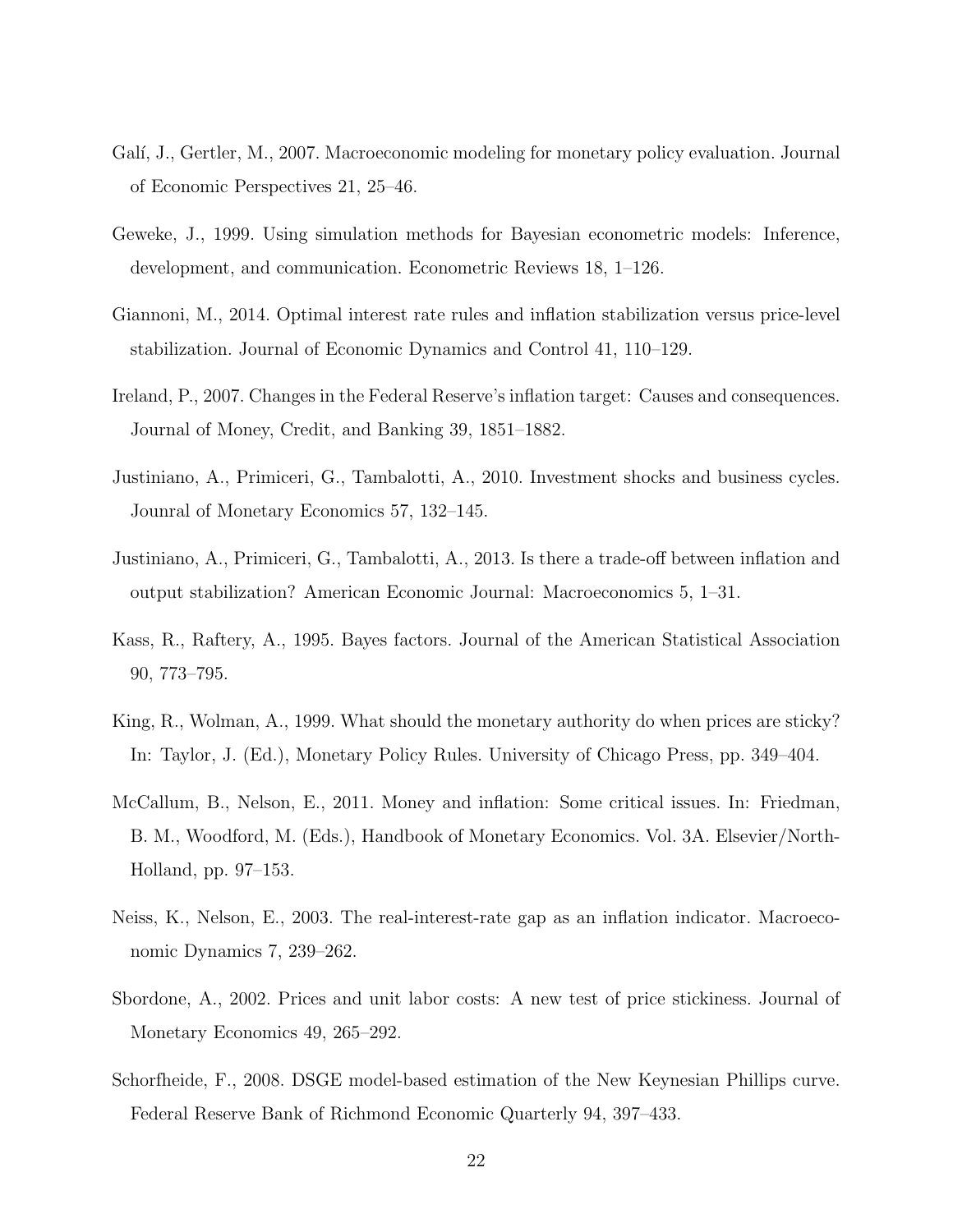- <span id="page-22-4"></span>Smets, F., Wouters, R., 2007. Shocks and frictions in U.S. business cycles: A Bayesian DSGE approach. American Economic Review 97, 586–606.
- <span id="page-22-0"></span>Taylor, J. B., 1993. Discretion versus policy rules in practice. Carnegie-Rochester Conference Series on Public Policy 39, 195–214.
- <span id="page-22-3"></span>Trehan, B., Wu, T., 2007. Time-varying equilibrium real rates and monetary policy analysis. Journal of Economic Dynamics and Control 31, 1584–1609.
- <span id="page-22-1"></span>Wicksell, K., 1898. Interest and Prices (English translation by R.F. Kahn, 1936). Macmillan, London.
- <span id="page-22-2"></span>Woodford, M., 2003. Interest and Prices: Foundations of a Theory of Monetary Policy. Princeton University Press.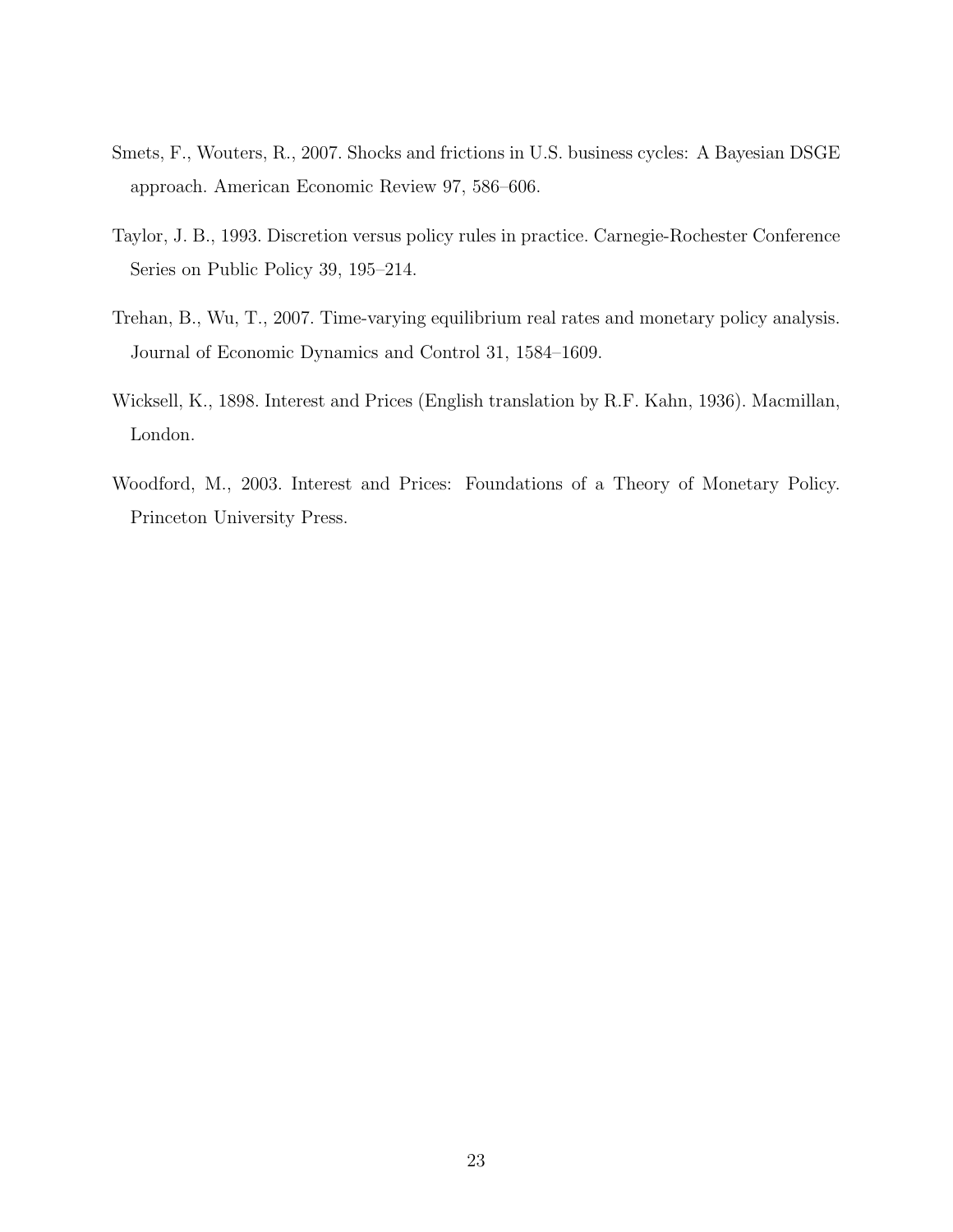| Parameter         | Distribution | $5\%$    | Median | $95\%$ |
|-------------------|--------------|----------|--------|--------|
| $\omega$          | G(1, 0.2)    | 0.70     | 0.99   | 1.35   |
| ξ                 | G(0.1, 0.05) | 0.03     | 0.09   | 0.19   |
| $\eta$            | B(0.6, 0.2)  | 0.25     | 0.61   | 0.90   |
| $\zeta$           | B(0.6, 0.2)  | 0.25     | 0.61   | 0.90   |
| $\rho$            | B(0.7, 0.15) | 0.43     | 0.72   | 0.92   |
| $\phi_{\pi}$      | N(1.5, 0.25) | 1.09     | 1.50   | 1.91   |
| $4\phi_x$         | N(0.5, 0.2)  | $0.17\,$ | 0.50   | 0.83   |
| $400\pi^{*}$      | N(2,1)       | 0.36     | 2.00   | 3.64   |
| 400r              | N(2, 1)      | 0.36     | 2.00   | 3.64   |
| $400\gamma$       | N(3, 0.35)   | 2.42     | 3.00   | 3.58   |
| $\rho_{\delta}$   | B(0.5, 0.2)  | 0.17     | 0.50   | 0.83   |
| $\rho_{\gamma}$   | B(0.5, 0.2)  | 0.17     | 0.50   | 0.83   |
| $\rho_u$          | B(0.5, 0.2)  | 0.17     | 0.50   | 0.83   |
| $\sigma_{\delta}$ | IG1(0.5, 2)  | 0.17     | 0.34   | 1.24   |
| $\sigma_{\gamma}$ | IG1(0.5, 2)  | 0.17     | 0.34   | 1.24   |
| $\sigma_u$        | IG1(0.5, 2)  | 0.17     | 0.34   | 1.24   |
| $\sigma_i$        | IG1(0.5, 2)  | 0.17     | 0.34   | 1.24   |

<span id="page-23-0"></span>Table 1: Prior distributions for the parameters in the baseline model. G stands for Gamma, B stands for Beta, N stands for Normal and IG1 stands for Inverse Gamma 1, with mean and standard deviation in parenthesis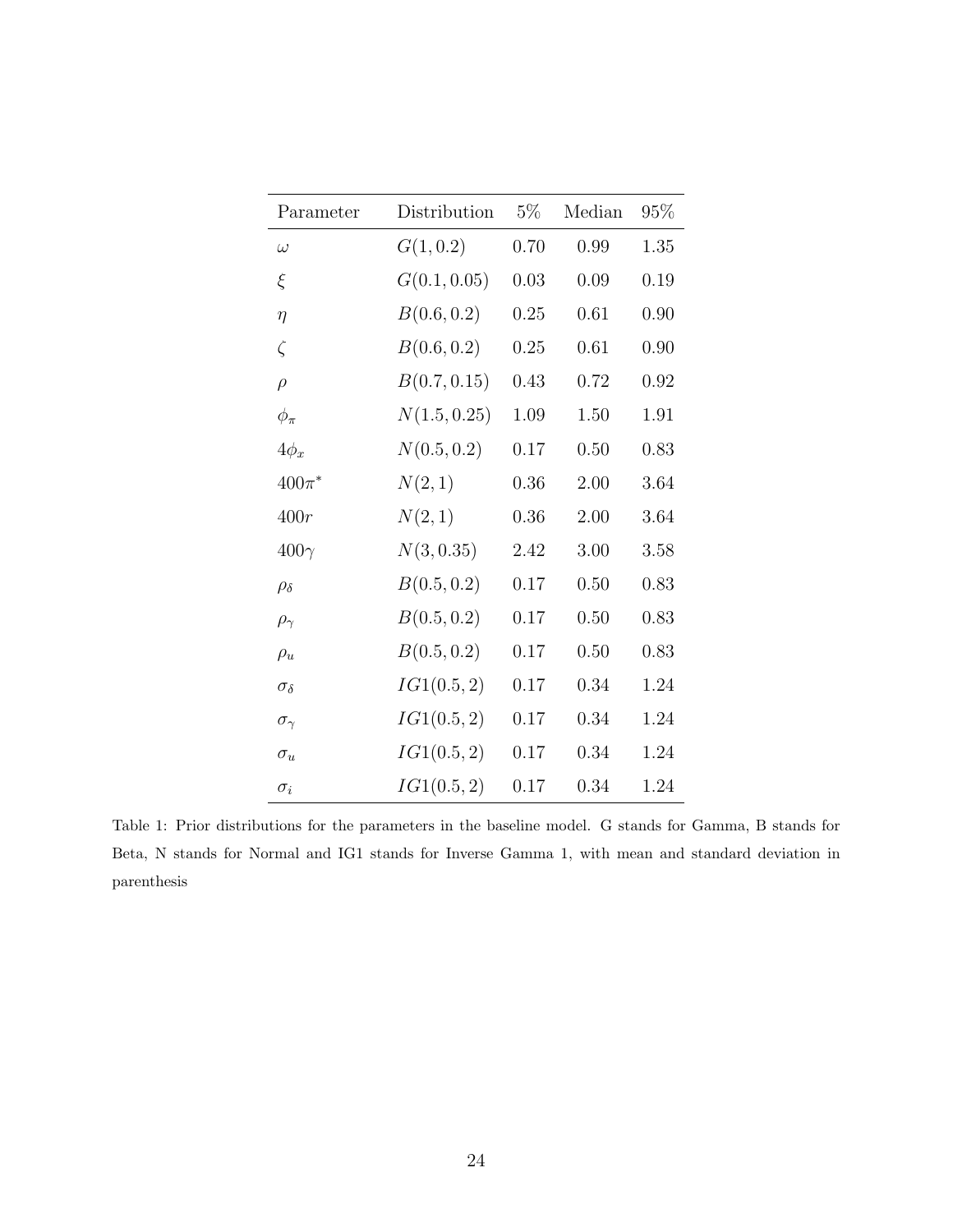| Summary statistics         |              | T rule    |          |            | W rule    |            |  |
|----------------------------|--------------|-----------|----------|------------|-----------|------------|--|
| $\rm ML$                   |              | $-371.45$ |          |            | $-360.74$ |            |  |
| $\rm KR$                   |              | $-21.6$   |          |            |           |            |  |
| $Std(\varepsilon^i_{t T})$ | 0.30<br>0.29 |           |          |            |           |            |  |
| Parameter                  | $5\%$        | Median    | $95\%$   | $5\%$      | Median    | 95\%       |  |
| $\omega$                   | 0.70         | 0.99      | $1.35\,$ | 0.66       | 0.94      | 1.29       |  |
| $100\xi$                   | 0.08         | 0.21      | 0.50     | 1.49       | 3.03      | 5.54       |  |
| $\eta$                     | 0.49         | $0.62\,$  | $0.73\,$ | $0.35\,$   | $0.47\,$  | $0.58\,$   |  |
| $\zeta$                    | 0.10         | 0.48      | 0.81     | $0.06\,$   | 0.18      | 0.39       |  |
| $\rho$                     | 0.65         | 0.75      | 0.82     | 0.78       | 0.81      | 0.84       |  |
| $\phi_{\pi}$               | 0.70         | 1.14      | 1.62     | $1.24\,$   | 1.47      | $1.73\,$   |  |
| $4\phi_x$                  | $0.95\,$     | 1.19      | 1.44     |            |           |            |  |
| $400\pi^*$                 | 1.89         | 2.38      | 2.85     | 1.84       | 2.39      | 2.92       |  |
| 400r                       | 0.89         | 1.88      | 2.86     | 1.70       | 2.34      | $2.98\,$   |  |
| $400\gamma$                | 2.48         | $2.93\,$  | 3.39     | 2.40       | $2.95\,$  | $3.50\,$   |  |
| $\rho_{\delta}$            | 0.85         | 0.91      | $0.95\,$ | 0.28       | 0.63      | 0.85       |  |
| $\rho_{\gamma}$            | $0.21\,$     | 0.55      | 0.89     | $\rm 0.93$ | $0.97\,$  | 0.99       |  |
| $\rho_u$                   | 0.06         | $0.37\,$  | 0.73     | 0.81       | $0.89\,$  | $\rm 0.93$ |  |
| $\sigma_{\delta}$          | 0.81         | 1.29      | $2.05\,$ | 0.21       | 0.78      | 2.16       |  |
| $\sigma_{\gamma}$          | 0.65         | 1.88      | 3.69     | 0.85       | $1.07\,$  | $1.39\,$   |  |
| $\sigma_u$                 | 0.18         | 0.41      | 0.60     | $0.20\,$   | $0.29\,$  | 0.44       |  |
| $\sigma_i$                 | 0.25         | 0.33      | 0.42     | 0.23       | 0.31      | 0.38       |  |

<span id="page-24-0"></span>Table 2: Estimation results for the baseline T and W specifications. ML is the marginal likelihood. KR is the KR ratio with respect to the W model.  $Std(\varepsilon_{t|T}^i)$  is the standard deviation of the smoothed sequence of monetary policy residuals. 5%, Median, and 95% are the 5th percentile, the median, and the 95th percentile of the posterior distribution for each parameter from the MCMC draws. The posterior of the slope of the Phillips curve is quoted as 100ξ because it would otherwise be too small in the T specification.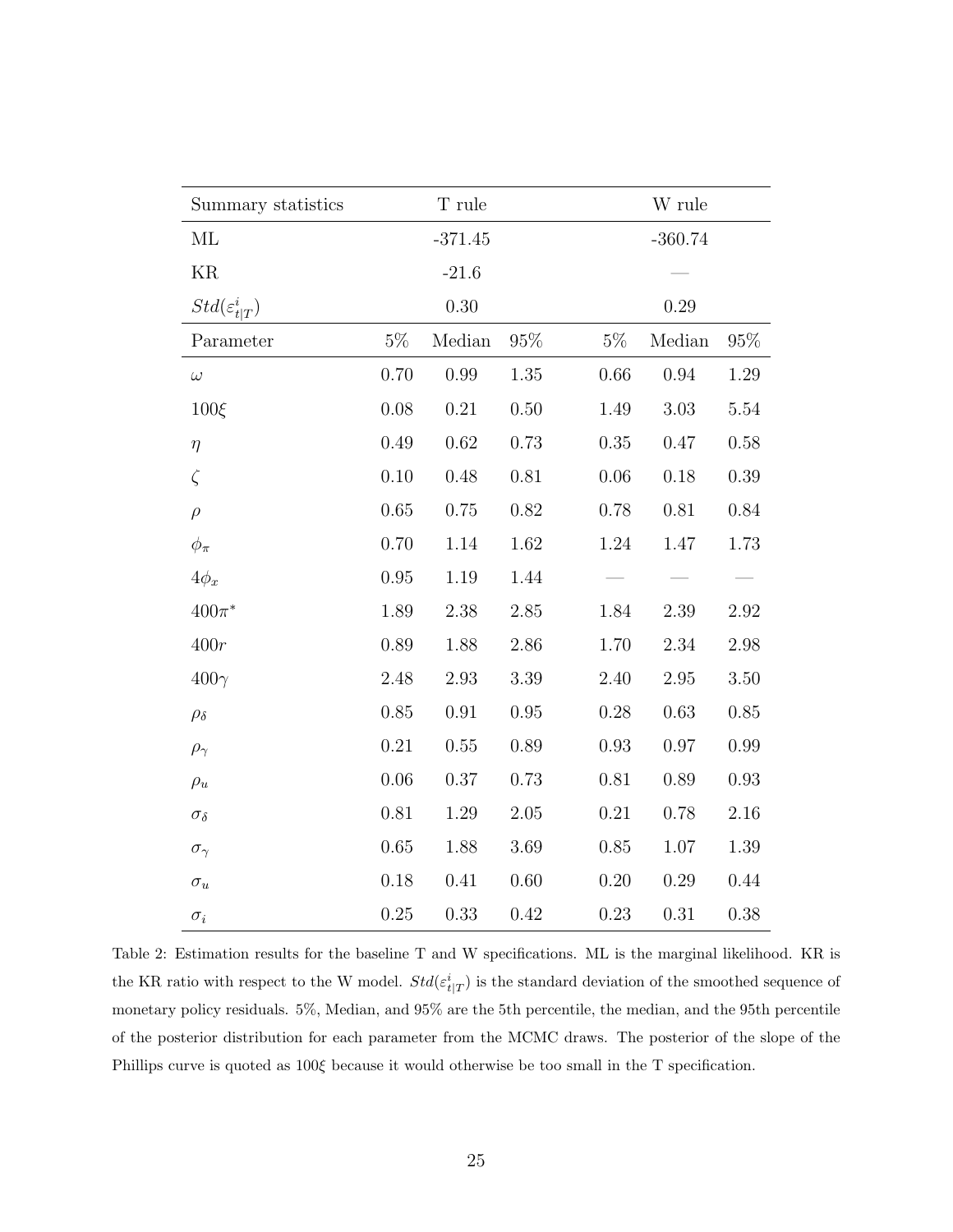| Name                                           | Policy Rule $(i_t^*)$                                                  | KR      | ML       |  |  |  |
|------------------------------------------------|------------------------------------------------------------------------|---------|----------|--|--|--|
| Panel I: Baseline & Output Gaps                |                                                                        |         |          |  |  |  |
| W                                              | $r_t^e + \phi_\pi \pi_t$                                               |         | $-360.7$ |  |  |  |
| T                                              | $\phi_{\pi} \pi_t + \phi_{\pi} x_{t}^e$                                | $-21.4$ |          |  |  |  |
| W&T                                            | $r_{t}^{e} + \phi_{\pi} \pi_{t} + \phi_{\tau} x_{t}^{e}$               | 4.0     |          |  |  |  |
| T with HP Gap                                  | $\phi_{\pi} \pi_t + \phi_x x_t^{HP}$                                   | $-5.6$  |          |  |  |  |
| T with Growth                                  | $\phi_{\pi} \pi_t + \phi_{\Delta u} (y_t - y_{t-1})$                   | $-21.2$ |          |  |  |  |
| Panel II: Time Varying Inflation Target (TVIT) |                                                                        |         |          |  |  |  |
| W                                              | $r_{t}^{e} + \pi_{t}^{*} + \phi_{\pi}(\pi_{t} - \pi_{t}^{*})$          |         | $-348.9$ |  |  |  |
| T                                              | $\pi^* + \phi_\pi(\pi_t - \pi^*) + \phi_r x_t^e$                       | $-32.0$ |          |  |  |  |
| W&T                                            | $r_t^e + \pi_t^* + \phi_\pi(\pi_t - \pi_t^*) + \phi_x x_t^e$           | 0.1     |          |  |  |  |
| T with HP Gap                                  | $\pi_t^* + \phi_\pi(\pi_t - \pi_t^*) + \phi_x x_t^{HP}$                | $-20.0$ |          |  |  |  |
| T with Growth                                  | $\pi_t^* + \phi_\pi(\pi_t - \pi_t^*) + \phi_{\Delta y}(y_t - y_{t-1})$ | $-36.3$ |          |  |  |  |
| Panel III: JPT Model                           |                                                                        |         |          |  |  |  |
| W                                              | $r_t^e + \phi_\pi \pi_t$                                               |         | $-19.1$  |  |  |  |
| T                                              | $\phi_{\pi} \pi_t + \phi_{\pi} x_{t}^e$                                | $-50.9$ |          |  |  |  |
| W&T                                            | $r_t^e + \phi_\pi \pi_t + \phi_x x_t^e$                                | 3.8     |          |  |  |  |
| Panel IV: JPT Model with TVIT                  |                                                                        |         |          |  |  |  |
| W                                              | $r_{t}^{e} + \pi_{t}^{*} + \phi_{\pi}(\pi_{t} - \pi_{t}^{*})$          |         | $-12.3$  |  |  |  |
| $\mathbf T$                                    | $\pi^* + \phi_\pi(\pi_t - \pi^*) + \phi_r x_t^e$                       | $-38.9$ |          |  |  |  |
| W&T                                            | $r_t^e + \pi_t^* + \phi_\pi(\pi_t - \pi_t^*) + \phi_x x_t^e$           | 1.3     |          |  |  |  |

<span id="page-25-0"></span>Table 3: Comparison of policy rules. Each panel shows the log-marginal likelihood (ML) for the relevant W rule, and the KR ratio for the other rules relative to the W rule. The second column contains the systematic component of the rule under consideration in the absence of interest rate smoothing  $(i<sub>t</sub><sup>*</sup>)$ , defined such that  $i_t = \rho i_{t-1} + (1 - \rho) i_t^* + \varepsilon_t^i$ .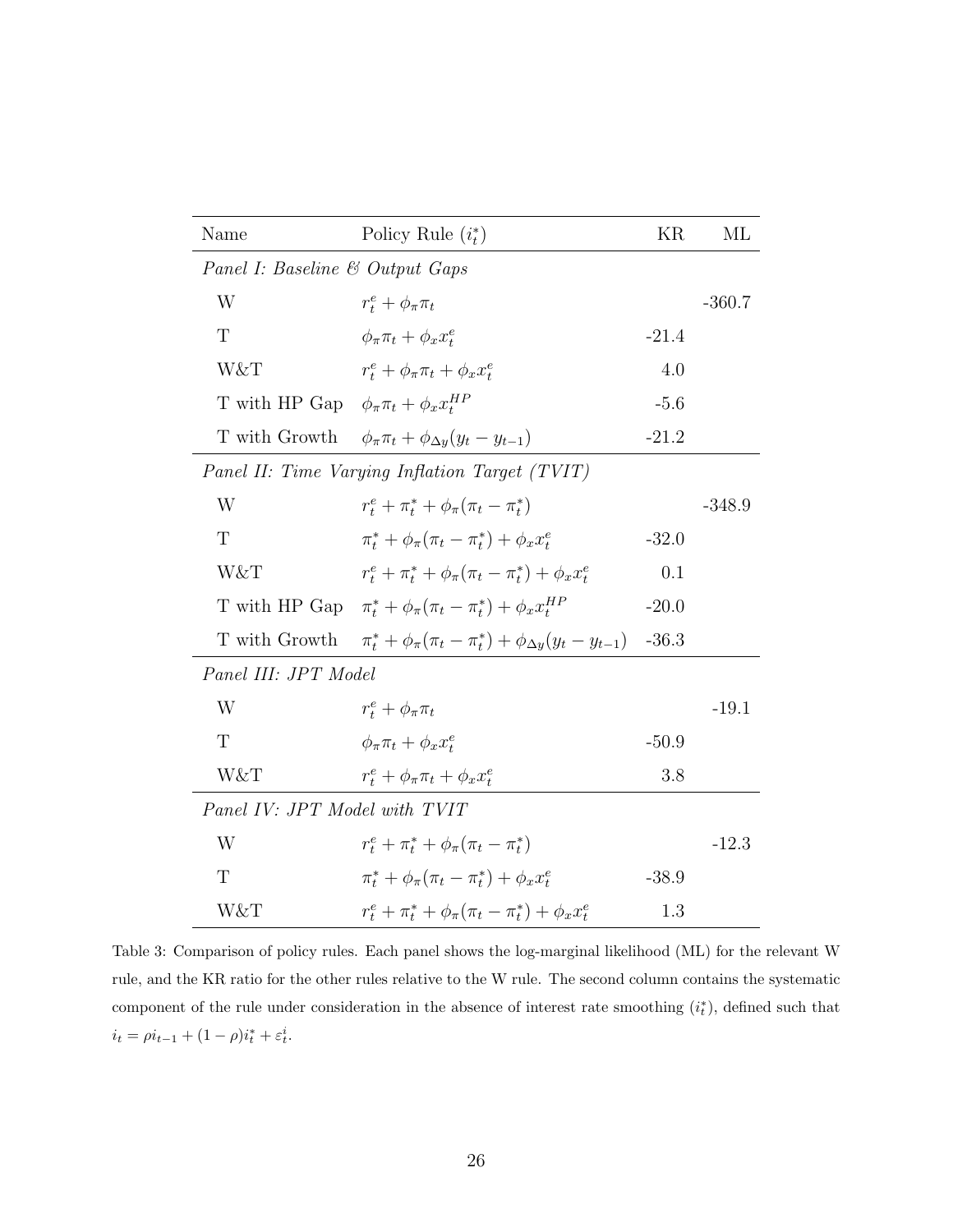

<span id="page-26-0"></span>Figure 1: Effective Federal Funds rate (FFR) and smoothed estimates of the efficient real interest rate across three policy specifications (W&T, W and T) in the baseline model. The rates are demeaned and expressed in annualized percentage points. The thicker lines are the posterior medians of the efficient real rate in the baseline model estimated with the W&T, W, and T policy rules. Different shades of light blue represent the 50, 70 and 90 percent posterior probability bands for the W&T specification. Vertical grey areas mark NBER recessions.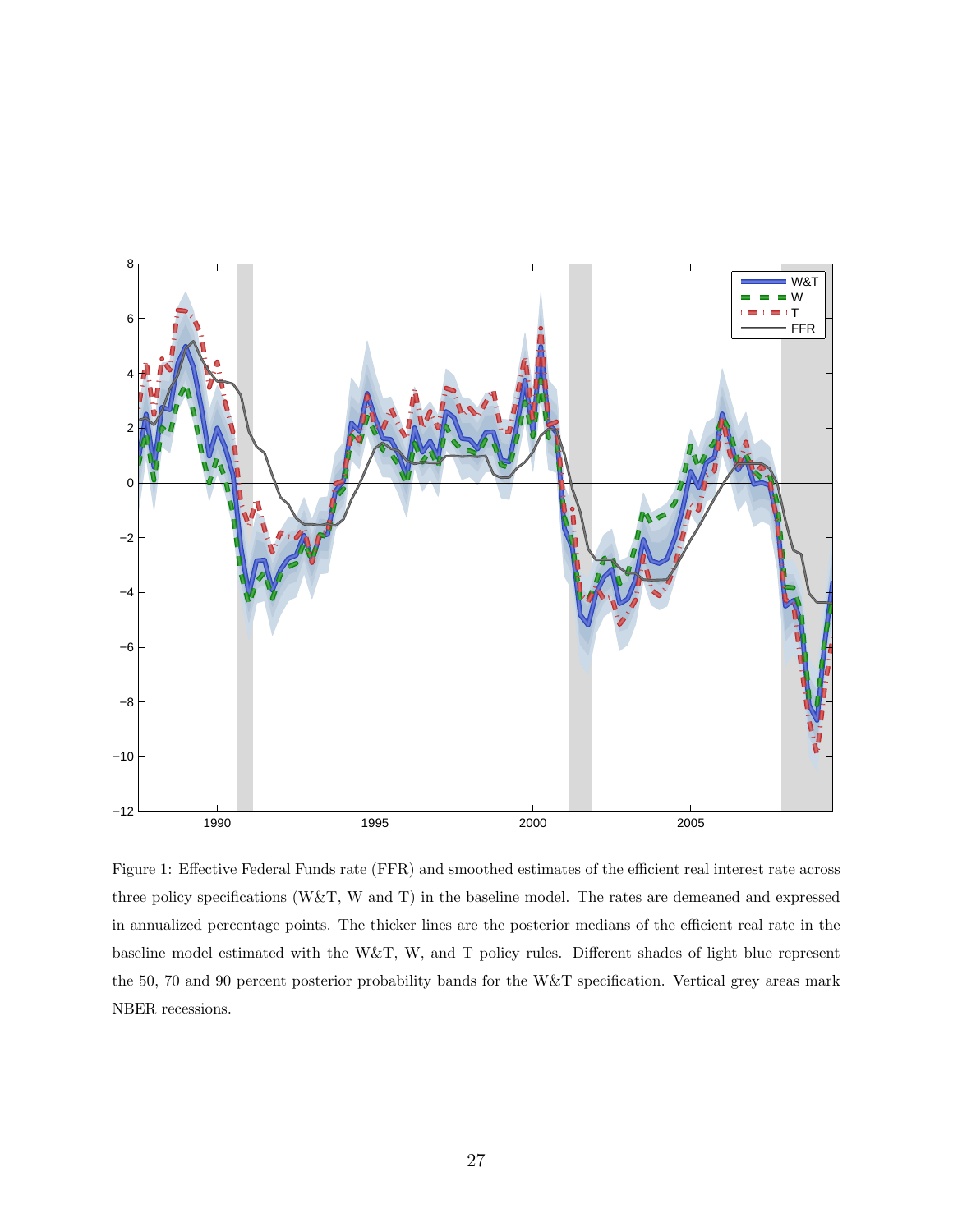

<span id="page-27-0"></span>Figure 2: Smoothed posterior median estimates of the efficient output gap across three policy specifications (W&T, W and T) in the baseline model. Vertical grey areas mark NBER recessions.